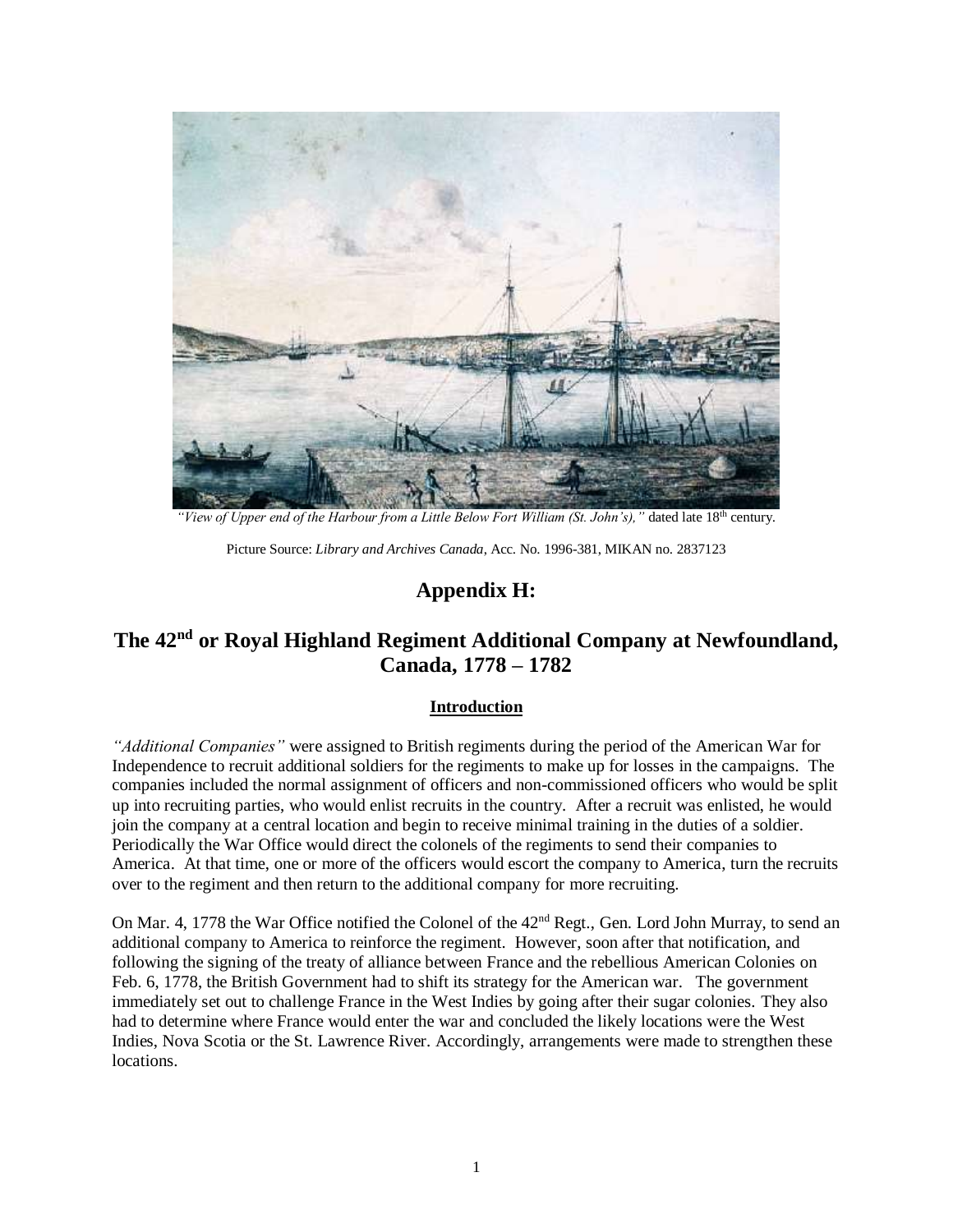Part of this reinforcement included sending three Additional Companies from Scotland to Canada. One company of the 42nd Regt. under the command of Lt. John Grant (later *"of Auchindown"*), and two companies of the 71<sup>st</sup> (Fraser's) Highland Regt. were sent to Newfoundland. Capt. John M<sup>c</sup>Donnell of the 71st Regt. was the overall commander of the three companies *"…consisting in the whole of Eight Commiss<sup>d</sup> Officers & three Hund<sup>d</sup> & Twenty four NonCommissioned Officers & private Men."* Capt. M<sup>c</sup>Donnell's three companies embarked for Newfoundland on Apr. 4, 1778 and after a lengthy stay at Cork, Ireland waiting for a convoy, arrived on July 27.

Lt. Grant's Royal Highlanders had received little or no training as described by Brevet-Lt. Col. Hay of the Royal Artillery in his letter dated at St. Johns on May 25, 1779 (see below). He wrote *"I beg leave to inform Your Lordship that when the detachments from the 42<sup>d</sup> & 71st Regiments arrived here, they were all recruits & totally unacquainted with the use of arms, nor knew the loading motions, I was there obliged for the sake of discipline to appoint a Fort Major at three shillings a day which is a Lieut.* [Alexander] *Macbean of the* [2<sup>nd</sup> Bn.]  $71^{st}$  *formerly of the Artillery & son to Col: Macbean, who has had a great deal of trouble & has taken a great deal of pains…"* Besides drilling with Lt. Macbean, the soldiers of the  $42<sup>nd</sup>$  Regt. likely performed sentry duty, policing and normal military fatigue during the period they were stationed at Newfoundland.

Lt. Grant's men remained together at Newfoundland until 1781. In September of that year, Lt. Grant was ordered to take half the company to New York by way of Halifax. In Nov. 1782, Lt. Dugald Campbell took the remaining troops of the 42<sup>nd</sup> Regt. from Newfoundland to New York, again by way of Halifax.

When the 2<sup>nd</sup> Battalion, 42<sup>nd</sup> Regt., under Lt. Col. Norman MacLeod of MacLeod, was established in Scotland in 1779, the two Additional companies of the  $1<sup>st</sup>$  Battalion along with the company officers were assigned to the authorized strength of the  $2<sup>nd</sup>$  Battalion. This quickly provided a base strength to  $2<sup>nd</sup>$ Battalion, but left the 1<sup>st</sup> Battalion in America without a recruiting effort in Scotland.

With the 2<sup>nd</sup> Battalion having sailed for South Africa and India, when the sergeants and rank & file from Newfoundland at arrived at New York they were assigned to the 1<sup>st</sup> Battalion, while the officers were instructed to return to Scotland to join the  $2<sup>nd</sup>$  Battalion.

Acknowledgement: The valuable assistance of Mr. Ed Brumby, Elgin, Mr. Michael Barrett, Kew and Mr. Todd Braisted in obtaining documents for preparing this Appendix is gratefully acknowledged.

## **Documents**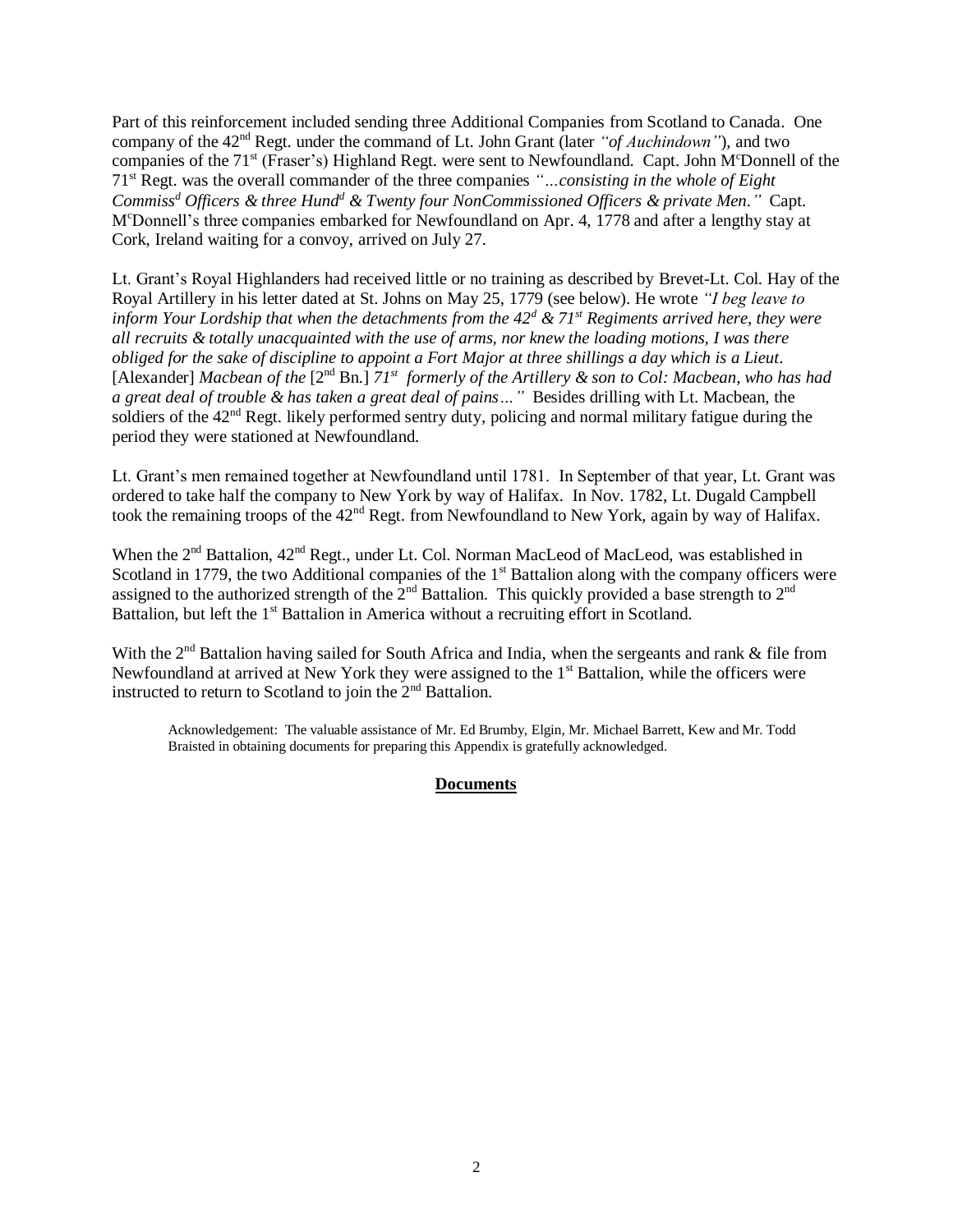

Gen. Lord John Murray, Colonel, 42nd or Royal Highland Regiment of Foot

Picture Source: "The Black Watch at Ticonderoga," Frederick B. Richards, in *Proceedings of the New York State Historical Association*, Vol. X, New York Historical Association, 1911, Google Books, opposite p. 429.

# **Order from Secretary at War Viscount Barrington to Gen. Lord John Murray, Col., 42nd Regt., to Provide Clothing for an Additional Company Scheduled for Embarkation, London, Mar. 4, 1778**

War Office 4<sup>th</sup> March 1778

Sir,

My Lord

It being intended that the Recruits raised in  $N^{\circ}$  Britain by the Add<sup>1</sup> Compy of your Reg<sup>t</sup> shall forthwith embark in the [River] Clyde to reinforce the Regiments in America.

I am to desire that the recruits may all be provided with Clothing previous to their Embarkation. I have the honor to be &c

L<sup>t</sup> Gen<sup>1</sup> Sandford Barrington Colo: of the  $10^{th}$  Reg<sup>t</sup> of Foot Like Letters of same date to the underm<sup>d</sup> Colonels  $22<sup>d</sup>$  Reg<sup>t</sup> Gages –  $38<sup>th</sup>$  Reg<sup>t</sup> Pigot's –  $55<sup>th</sup>$  Reg<sup>t</sup> J. Grant's  $26<sup>th</sup>$  – Gordon's, Co<sup>'s</sup> – 42<sup>d</sup> L. J. Murray's Co<sup>s</sup> – 63<sup>d</sup> F. Grant's  $35<sup>th</sup>$  Campbells –  $52<sup>d</sup>$  Clavering's –  $71<sup>st</sup>$  Fraser's Co<sup>s</sup>.

Source: TNA, *War Office Out-Letters, General Letters, Feb. – May 1778* at WO 4/102, f.56.

## **Order from Secretary at War Viscount Barrington to the Duke of Argyll, Commander of His Majesty's Forces in North Britain, to Embark Three Highland Additional Companies for Service in Newfoundland; London Mar. 25, 1778**

W. O. 25<sup>th</sup> March 1778

The King having been pleased to direct that three hundred Men with proper Officers shall be selected from the add<sup>1</sup> Companies in  $N^{\circ}$  Britain, and sent to Newfoundland, on board some of the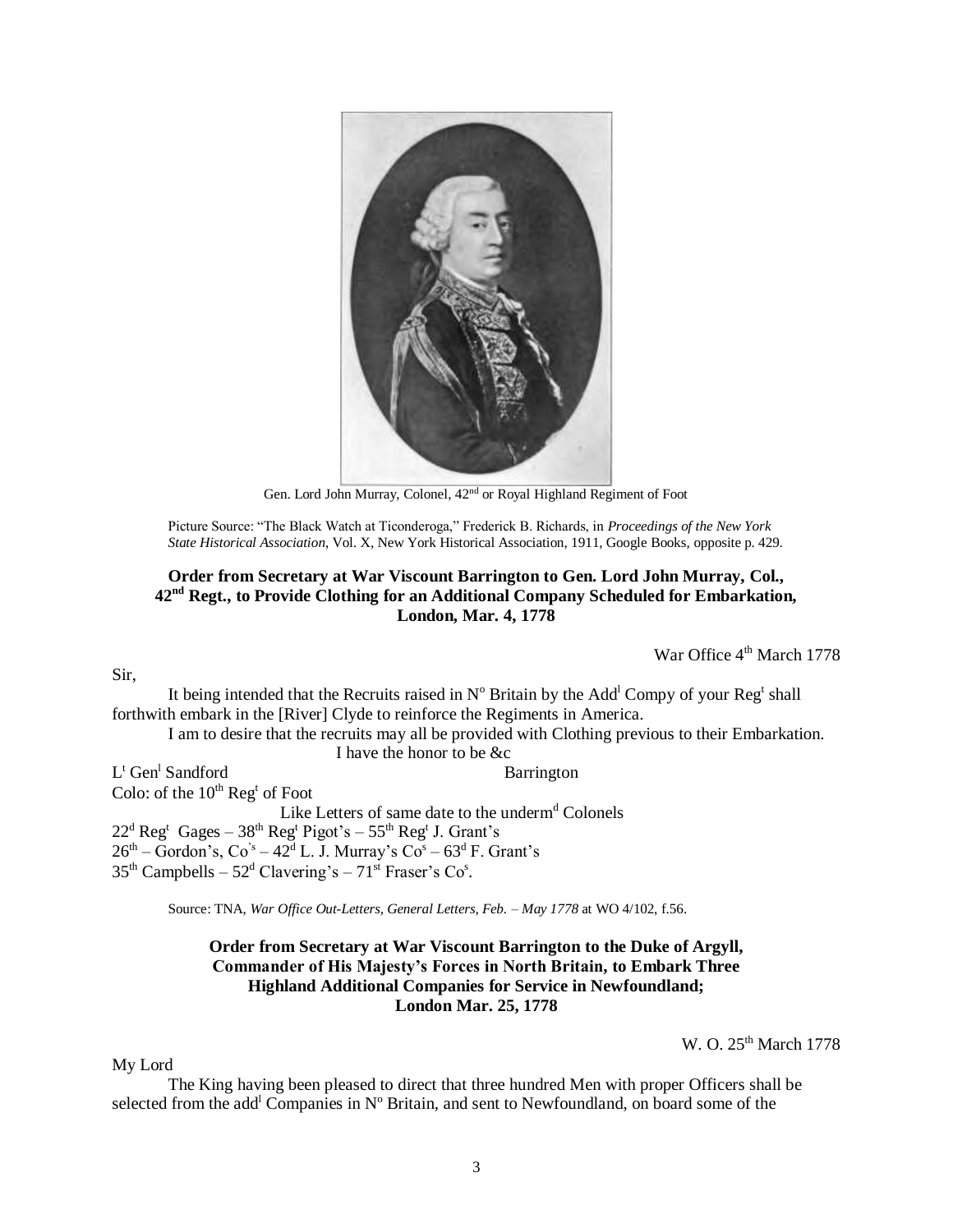Transports which were destined to carry the body of recruits to  $N^{\circ}$  America; (as mentioned in my letter to your Grace of the 5<sup>th</sup> of this Month) I have the honor to signify His Majesty's Commands that One Company of the  $42<sup>d</sup>$  Reg<sup>t</sup> and Two Companies of the  $71<sup>st</sup>$  Reg<sup>t</sup> compleat in Non Commiss<sup>d</sup> Officers and private Men with 1 Lieut: and 2 Ensigns of the  $42<sup>d</sup>$  & 1 Capt: 2 Lieut<sup>s</sup>. & 2 Ensigns of the  $71<sup>st</sup>$  be ordered for this Service. The Recruits of those Regiments who were to have made part of the 800 ordered to embark from the Clyde for Sir William Howe's Army, are to be taken from that Service in order to compleat the Companies destin'd for Newfoundland.

I have the honor to be My Lord &c

His Grace The Duke of Argyll Barrington or Officer commanding His Majesty's Forces in  $N^{\circ} B^{n}$ . Edinburgh

> Source and Note: TNA, *War Office Out-Letters, General Letters, Feb. – May 1778* at WO 4/102, p. 136. During this period Scotland was often called North Britain. This letter represents the new threat to British possessions posed by the French alliance with the American Colonies. Instead of reinforcing the Army in New York and Philadelphia, these troops are being diverted to protect the potential French target of Newfoundland.

## **Letter from Deputy Secretary at War Matthew Lewis, to William Knox, Under Secretary of State, American Department, Requesting Diversion of Transport Ships for the Highland Additional Companies, London, Mar. 25, 1778**

W. O. 25<sup>th</sup> March 1778

Sir.

See p.186

204

Orders having been given for One Company of the  $42<sup>d</sup>$  Reg<sup>t</sup> & two Companies of the 71<sup>st</sup> Regiment to embark from North Britain for Newfoundland, I am directed by the Secretary at War to desire you will move Lord G. Germain that his Lordship may be pleased to receive and transmit His Majesty's Commands to the Lord Commissioners of the Admiralty that, of the Transports ordered to the Clyde for the purpose of taking 800 Recruits to Sir William Howe's Army, a sufficient number may be first appropriated to the reception of the said Companies which on the whole will consist of Eight Commiss<sup>d</sup> Officers and 324 Non Comm<sup>d</sup> Officers and private Men. These Companies are a part of the above mentioned 800 Recruits. I am Sir &c

William Knox Esq<sup>r</sup> M Lewis

Source: TNA, *War Office Out-Letters, General Letters, Feb. – May 1778* at WO 4/102, p. 179 (f. 90) and *Colonial Office Papers*, CO 5/170, p.77 with copy at CO 5/256, pp. 212-214.

# **Request from Lord George Germain, Secretary of State for the American Department, to the Lords of the Admiralty Requesting Transports for the Highlanders Assigned to the Newfoundland Detachment, London, Mar. 26, 1778**

Whitehall  $26<sup>th</sup>$  March 1778.

Lords of the Admiralty

#### My Lord

One Company of the  $42^d$  & two Companies of the  $71<sup>st</sup>$ , consisting in the whole of Eight Commiss<sup>d</sup> Officers & three Hund<sup>d</sup> & Twenty four NonCommissioned Officers & private Men, being part of the 800 Recruits intended to have been sent from North Britain to Sir William Howe's Army, & for the Conveyance of which Transports were directed to be sent to the [River] Clyde, in my letter to your Lordships of the  $31<sup>st</sup>$  of Janry, having received Orders to proceed to Newfoundland; I am to signify to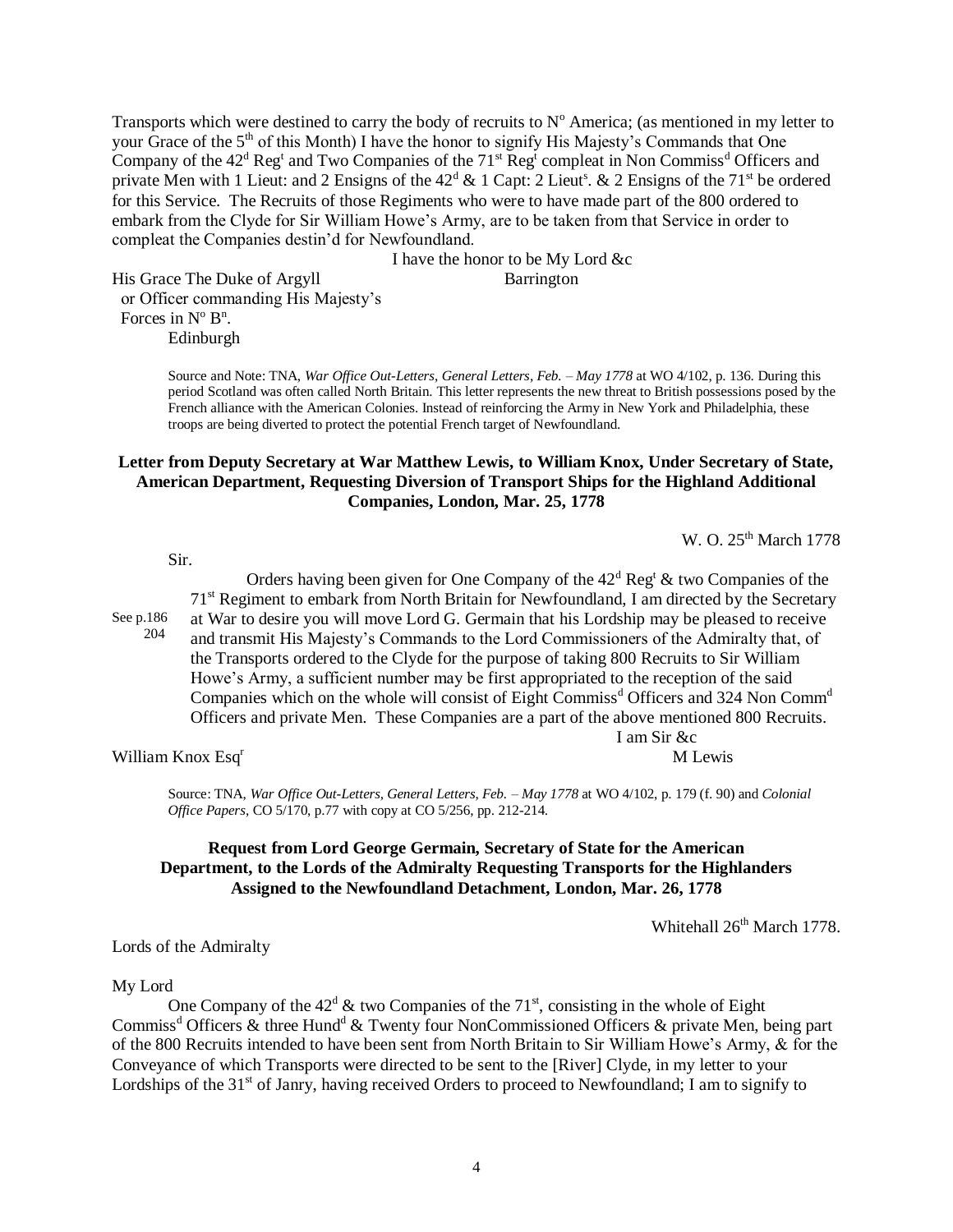Your Lordships His Majesty's pleasure, that such parts of the said Transports as shall be first ready  $\&$ shall be sufficient for the Accomodation be appropriated for that Service.

I am  $\&c^a$ 

Geo Germain

Source: TNA, *Colonial Office: Correspondence, Original – Secretary of State. Admiralty* at CO 5/128, f. 217.

# **Letter from Secretary at War Viscount Barrington to Lt. Gen. John, Duke of Argyll, Commander-in-Chief, North Britain, Regarding Arrangements for the Three Highland Additional Companies Ordered to Newfoundland: London, Mar. 26, 1778**

W. O. 26<sup>th</sup> March 1778

My Lord

I have the honor to acquaint your Grace, that the Officer who may be appointed to superintend the Embarkation of the three highland Companies for Newfoundland, is to apply to M<sup>r</sup>. Binmer or Lieu<sup>t</sup> Shortland Agent at Greenock, who are directed by the Navy Board to appropriate Transports for this Service – It is anxiously wish'd that the utmost dispatch may be used in getting these Troops on board. I have the honor &c

His Grace Barrington

The Duke of Argyll or Officer commanding the forces in  $N^{\circ}$ . Britain Edinburgh

Source: TNA, *War Office Out-Letters, General Letters, Feb. – May 1778* at WO 4/102, p. 202.

# **Letter from Col. Robert Skene, Adjutant Gen., Scotland, to Deputy Secretary at War Mathew Lewis, Announcing Brevet-Maj. James M<sup>c</sup>Pherson, 2 nd Additional Company, 42nd Regt., as the Proposed Commander of the Newfoundland Detachment, Edinburgh, Mar. 30, 1778**

Edin<sup>h</sup> March  $30<sup>th</sup>$  1778.

My Dear Sir,

In consequence of your very obliging letter of the  $23<sup>rd</sup>$  the 400 men for Newfoundland will be ready to embark as soon as the Official order for that purpose arrives under the Command of Brevet-Major M<sup>c</sup>Pherson a Captain in the  $42<sup>d</sup>$  Regiment.

By the inclosed letter from M<sup>r</sup> Colquhoun Agent at Glasgow / which I beg you will show to Lord Barrington **/** you will perceive that every thing at Greenock must be at a Stand as every men [illegible word] belonging to the transports, excepted a few that have deserted themselves.

When you favor me with a letter do inform me how poor Gen<sup>1</sup> [Edward] Harvey is & believe me always with Sincere esteem.

> My Dear Sir Your most obedient & faithfull humble Servant

Mathew Lewis Esq<sup>r</sup>

Source and Notes: TNA, *War Office In-Letters: 3. General Correspondence: b. Series II: R-Z, 1778* at WO 1/999. Capt. M<sup>c</sup>Donnell, 71<sup>st</sup> Regt. was the eventually selected as commander of the joint detachment. The Highlanders embarked at Greenock Apr. 5, 1778.

# **News Account of Sailing of 42nd Regt. Additional Company, Dumbarton, Apr. 5, 1778**

On Saturday [Apr. 5], the additional companies of the 71st regiment were embarked at Greenock.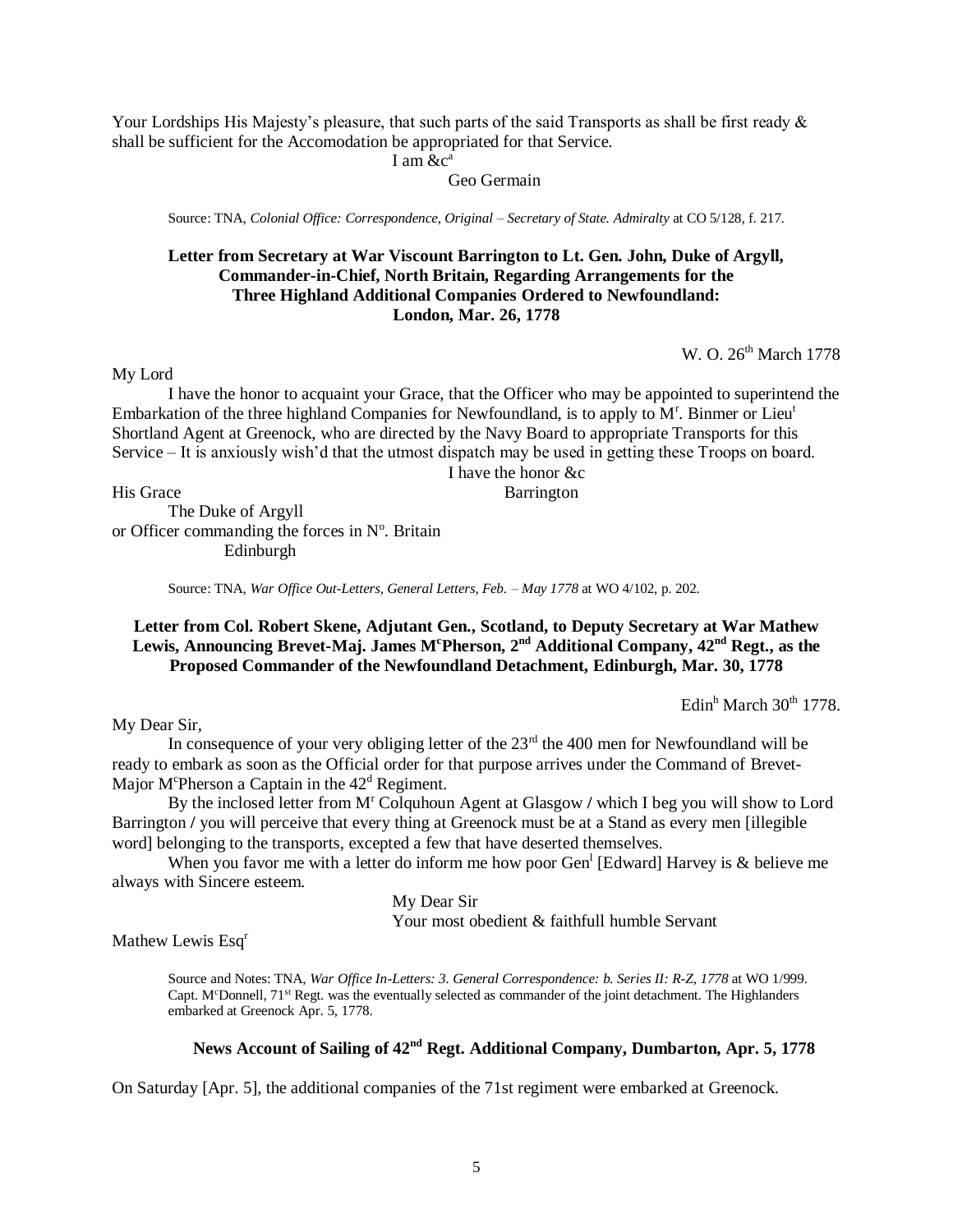The same day, the additional companies of the 42d regiment sailed from Dumbarton for Greenock.

Source and Note: *Caledonian Mercury* (Edinburgh), Apr. 11, 1778, p. 2. Dumbarton is a city on the North side of the Firth of Clyde about fourteen miles northwest of Glasgow.

## **Letter from the Principal Officers and Commissioners, Naval Board, to Philip Stevens, First Secretary of the Navy, Reporting the Embarkation of the 42nd and 71st Additional Companies, Greenock, Apr. 5, 1778**

Navy Office 13<sup>th</sup> April 1778

Sir

Mr. Binmer our Officer at Greenock having acquainted us that the additionals of the  $71<sup>st</sup>$  and  $42<sup>d</sup>$ Regiments with Baggage were embarked at Glasgow on the  $5<sup>th</sup>$  Ins<sup>t</sup> in the afternoon on board the Resolution and Preston Transports in number 330 to proceed to Cork and from thence to Newfoundland. We signify the same for the information of the Right Honble Lords Commiss<sup>rs</sup> of the Admiralty. And are Sir Your very Humble Servants

J [John] Williams Geo: Marsh T. [Timothy] Brett W. [William] Palmer R. [Sir Richard] Temple E. Lecras

Philip Stephens, Esq<sup>r</sup>

Source: National Maritime Museum, *Admiralty: Navy Board Out-letters* at ADM/B/196.

# **Letter from Secretary at War Viscount Barrington to Richard Rigby, Paymaster General, Requesting an Advance of Subsistence Pay for the Highland Additional Companies, London, Apr. 8, 1778**

War Office 8<sup>th</sup> April 1778

One Company of the  $42<sup>d</sup>$  (or Royal Highland) Regiment, and two Companies of the  $71<sup>st</sup>$  Regiment being ordered to embark for Newfoundland I have the honour to acquaint you therewith, and to signify to you His Majesty's Pleasure that you do issue to the Agents to the said Regiments, three Months Subsistence in advance from the 24<sup>th</sup> instant for the said Companies.

I have the hon to be Sir &c

 $R<sup>t</sup>$  Honble Rich<sup>d</sup> Rigby Barrington

Paymaster General &c &c &c

Source: TNA, *Secretary-at-War, Out-letters, General Letters, Dec. 1782-Mar. 1783* at WO 4/120, p. 284.

# **News Account of Preparations for the 42nd and 71st Additional Companies to Embark, Greenock, Scotland, Apr. 9, 1778**

*Extract of a Letter from Greenock, dated April 9th, 1778.*

"The only thing worth mentioning to you is, our Port is full of transport Ships, & numbers of Troops are coming here to be shipped out to America, viz, Part of the 42d, the whole of the 70th, Part of the 71st, the Glasgow Volunteers, Duke of Hamilton's, Lord McLeod's, and Duke of Argyle's new raised Troops, of 1000 Men each, their Destinations are part to New-York, Philadelphia, St. Augustine, Halifax, St Johns, Newfoundland, in order to Passify and Protect all the said Places…"

Source: *Continental Journal* (Mass.), June 18, 1778, p. 3. A similar article was published in the *Norwich Packet*, June 22, 1778, p. 3.

Sir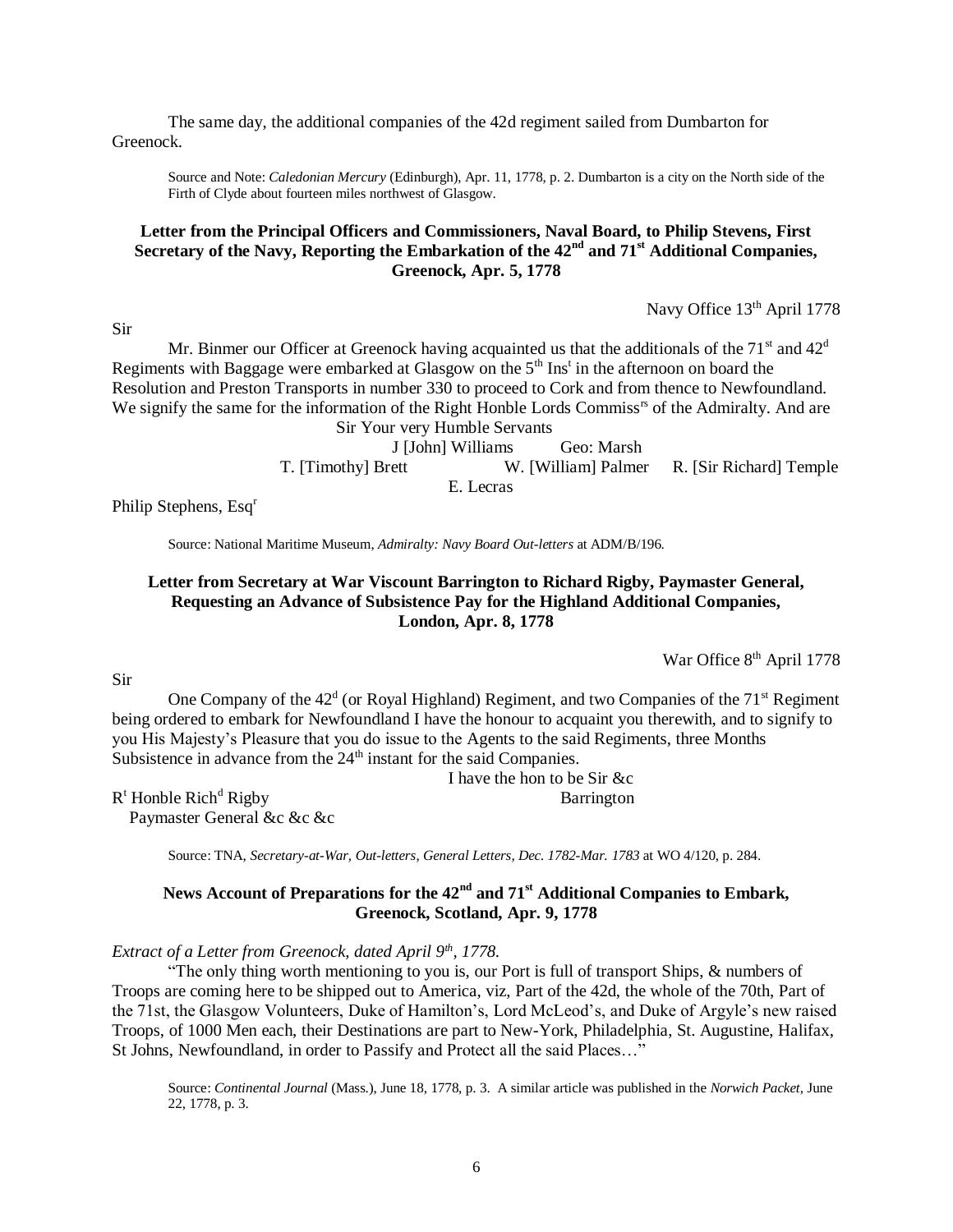**Excerpt of Letter from Col. Robert Skene, Adjutant Gen., North Britain, to Deputy Secretary at War Mathew Lewis, Indicating the Newfoundland Detachment of the Highland Additional Companies will not be Impacted by Other Demands for Recruits, Edinburgh, Apr. 20, 1778**

Edinburgh April  $20<sup>th</sup>$ . 1778.

I am honoured with your letter of the  $14<sup>th</sup>$ . in consequence of which I shall embark all the Remains of the Recruits of the  $42^d$ . &  $71^{\text{st}}$  Companies; the Newfoundland Detachment will remain entire as embark'd.

I have presented your letter to [Lt. Gen.] Sir [James] Adolphus Oughton in relation to Cap<sup>t</sup> Parker remaining home, but the change proposed can not take place, as  $Cap<sup>t</sup>$  [John] M<sup>c</sup>donnell of the 71<sup>st</sup> Regim<sup>t</sup> commands the Detachment for Newfoundland, Cap<sup>t</sup> [John] Graham the eldest Captain of that corps sick in a bad state of health and not able to go…

I am with much Sincerity, Dear Sir,

Pray how do my Reports Your faithfull Ser<sup>t</sup> of the New Gentlemen please *Rob<sup>t</sup> Skene* you great people

Mathew Lewis Esq<sup>r</sup>

Source and Note: TNA, War Office In-Letters: 3. General Correspondence: b. Series II: R-Z, 1778 at WO1/999. Capt. John Graham began the war as a lieutenant in the  $42<sup>nd</sup>$  Regt. before joining the 71<sup>st</sup> Highland Regt.

# **Extract of Letter from Thomas Foxworthy, Muster Master and Storekeeper, to the Navy Board Reporting Arrival of Transports with Additional Companies of the 42nd and 71st Regiment, Kinsale, Ireland, Apr. 26, 1778**

Kinsale 26<sup>th</sup> April 1778  $R^d$ . 5 May

Hon:ble Sirs

Last Thursday the 23<sup>d</sup> Inst: arrived at Cork [Ireland] His Majesty Armed Ship the Satisfaction Capt<sup>n</sup>. Foulkes with the Preston Transport with one Company of the  $42<sup>d</sup>$  Reg<sup>t</sup> of Foot and the Resolution Transport with two Companys of the 71<sup>st</sup> Reg<sup>t</sup>: from Greenock, and Britania Tender Lieut Henderson. from Greenock.

Underneath are the Musters. of the Aurora Tender

 $R^d$ 

Hon:<sup>ble</sup> Navy Board ...

Source and Notes: TNA, *Navy Board: Records. In-letters. Miscellaneous. F-O* at ADM 106/1243/133. Foxworthy's title of *"Muster Master and Storekeeper"* is taken from the *Parliamentary Register*. Kinsale is a port on the southeast coast of Ireland, about 16 miles south of Cork.

I am Hon:ble Sirs 5 May Your most Obed<sup>t</sup>: hum<sup>ble</sup> Serv<sup>t</sup> *Tho: Foxworthy*

Dear Sir,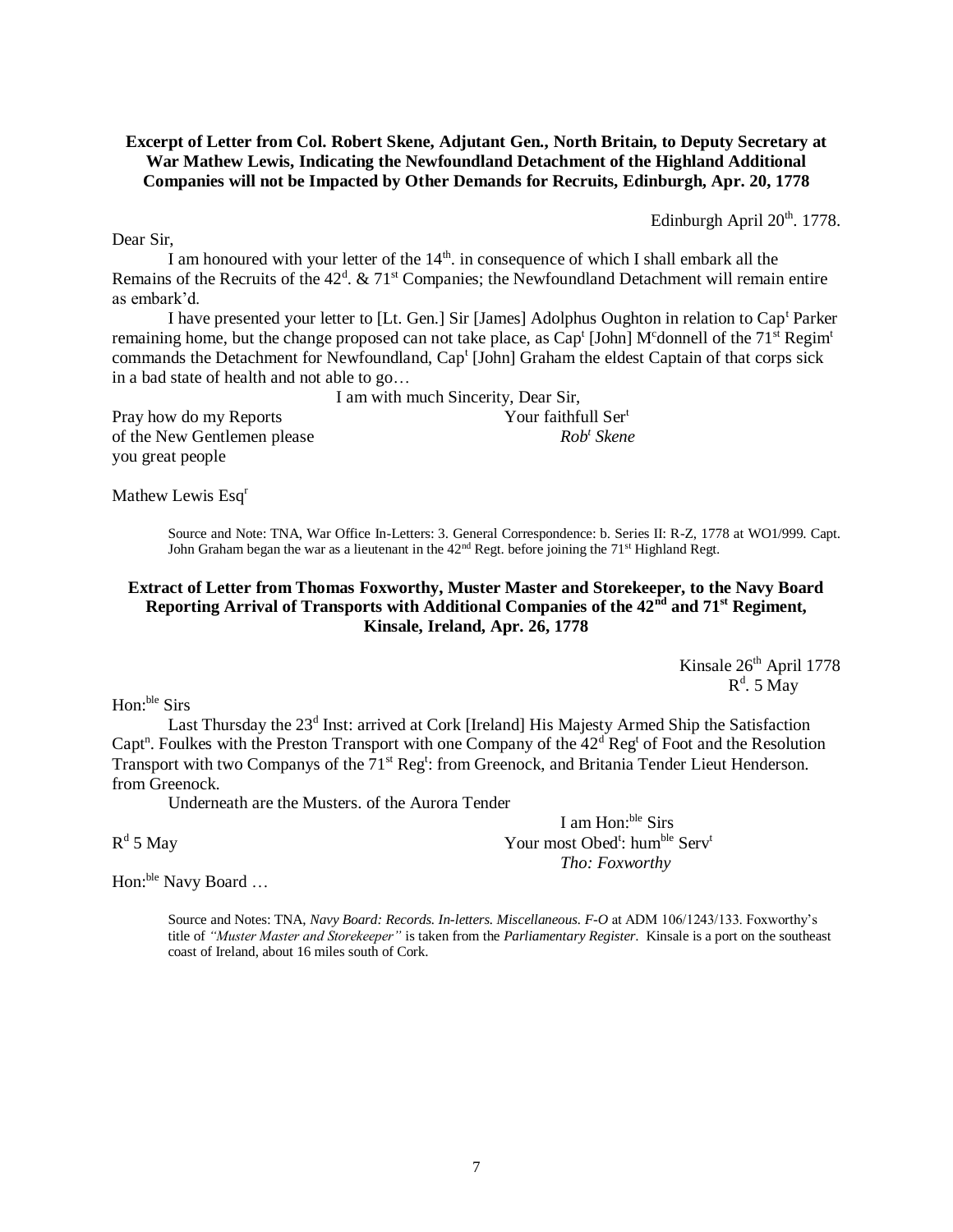

St. Johns, Newfoundland, 1798, Showing Fort Townsend

Picture Source: *A History of Newfoundland*, D.W. Prowse, Macmillan and Co., London, 1895, Google Books, p. 374.

## **Letter from Capt. John MacDonnell, 71st Regt., to Commander in Chief Gen. Lord Jeffrey Amherst Reporting Safe Arrival of the 42nd and 71st Regt. Additional Companies, St. Johns, Newfoundland, July 27, 1778**

St. Johns Newfoundland 18th August 1778

My Lord,

I have the Honour to inform your Lordship, that the Detachment of the  $42<sup>d</sup>$  and  $71<sup>st</sup>$  Regiments, under my Command, who Embarked at Greenock  $4<sup>th</sup>$  April, Arrived safely of the Harbour of St. Johns 27<sup>th</sup> July: Without any other accident, Other than the tedious delays at the Harbours of Greenock, and Cove of Cork, waiting for a Convoy. –

We Landed 4<sup>th</sup> August, & Encamped upon the Heights, between the Old, and new Garrison, the Barracks not being ready to receive us where we are to remain till the latterend of October.

Inclosed I send Your Lordships a Return of the Detachment; The men were all well, and healthy while Aboard, But since we landed, a few of them have been taken sick, and one died, But I hope they will soon Recover, and do their Duty –

|                                         | I have the Honour to be                                |
|-----------------------------------------|--------------------------------------------------------|
| The Right Hon <sup>ble</sup>            | My Lord                                                |
| Lord Amherst                            | your Lordships most obedient                           |
| Commander in Chief                      | much Obliged very Hum <sup>ble</sup> Serv <sup>t</sup> |
| $\&$ <sup>ca</sup> , $\&$ <sup>ca</sup> | John M <sup>c</sup> Donnell                            |
|                                         | Capt. $71st$ Reg <sup>t</sup> .                        |

Return of the Detachments of the Add<sup>1</sup> Companies of the  $42^d$  &  $71^{\text{st}}$  Regiments of Foot Under the Comm<sup>d</sup> of Capt. John M<sup>c</sup>Donnell 71<sup>st</sup> Reg<sup>t</sup> S<sup>t</sup> John Newfoundland Aug<sup>t</sup> 18<sup>th</sup> 1778

|           |             |                   |                 |         |           |                                |            |                               | Privates                                          |           |                                                       |                    |                                  | <b>Alterations Since</b><br>Embarkation |          |
|-----------|-------------|-------------------|-----------------|---------|-----------|--------------------------------|------------|-------------------------------|---------------------------------------------------|-----------|-------------------------------------------------------|--------------------|----------------------------------|-----------------------------------------|----------|
| Regiments | Detachments | s<br>aptains<br>Ü | ieutenants<br>ー | Ensigns | Sergeants | ds<br>ä<br>erp<br>$\mathbf{r}$ | s<br>ummer | yin<br>≏<br>⊢<br>යි<br>پ<br>闰 | 성<br>$\cdot$ $\overline{\phantom{a}}$<br>$\omega$ | otal<br>┕ | ete<br>plano<br>- 1<br>0<br>ت<br>60<br>⋴<br>anti<br>⋧ | ರ<br>ste<br>Ë<br>ш | ್ದ<br>$\circ$<br>$\sqrt{2}$<br>− | ರ<br>$\sim$<br>Discharg                 | Deserted |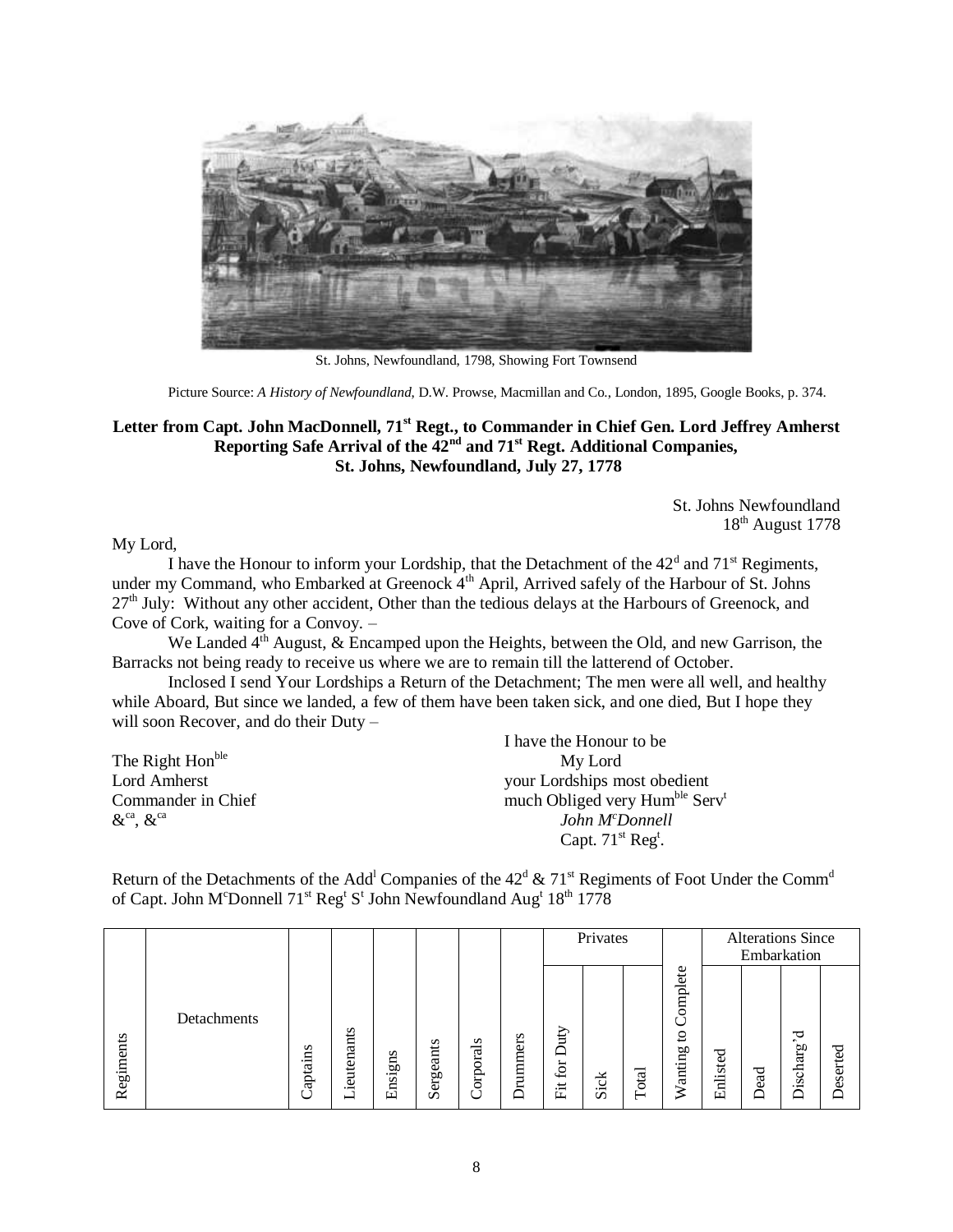| 44   | <b>FT 1</b><br>$\sim$<br>(John)<br>Grant<br>Lieu <sup>'</sup> |   |                     |                     | ഹ<br>ت                      |         | 96       |  |  |  |
|------|---------------------------------------------------------------|---|---------------------|---------------------|-----------------------------|---------|----------|--|--|--|
| $-1$ | Capt M.Donnell                                                | - |                     |                     | 183                         |         | 1Q1<br>. |  |  |  |
|      | Total                                                         |   | $\sim$<br><b>10</b> | $\sim$<br><b>IJ</b> | $\cap \neg \vdash$<br>- - - | -<br>-- | 287      |  |  |  |

N.B. Geo Ried Surgeons mate not Included in the above Return John M<sup>c</sup>Donnell

 $Cap<sup>n</sup> 71<sup>st</sup>$  Regt.

Source: TNA, *Baron Jeffrey Amherst Papers, Miscellaneous Letters, July – Sept. 1778* at WO 34/145, pp. 231-232.

# **Letter from 42nd Regt. Agents Anderson & Richardson to Secretary at War Viscount Barrington, Forwarding Extract of a Letter from Lt. John Grant, Additional Company, 42nd Regt., Announcing Arrival and Requesting Normal Allowance for Forage and Bat Money, St. Johns, Newfoundland, July 27, 1778 and Lothbury, London, Oct. 7, 1778**

Lothbury  $7<sup>th</sup>$ . October 1778

#### My Lord

We beg leave to inclose to your Lordship an Extract of a letter from Lieut: John Grant of the 42<sup>d</sup>. Regiment to us, and request the favor of your Lordship to acquaint us what answer we should give him in Return –

> We have the honor to be My Lord Your Lordships most Obedient and most humble Servants *Alex<sup>d</sup> Anderson & Geo Richardson*

#### Lord Barrington

#### [Enclosure]

Extract of a letter from Lieutenant John Grant Commanding a detachment of the  $42<sup>d</sup>$ . /or Royal Highland/ Reg<sup>t</sup>. of Foot to Mess<sup>rs</sup> Anderson & Richardson

S<sup>t</sup> Johns Newfoundland 18<sup>th</sup> August 1778 "We arrived here the 27th July, after a passage of five weeks from Cove of Cork, we disembarked "the  $7<sup>th</sup>$  Aug<sup>t</sup>, And as the Barracks fitting out for us are not ready we were obliged to encamp, where I "suppose we will remain till about the end of September: I beg the favor you will take the trouble of "applying for an allowance of Forage & Bat Money for us. and if allowed please to write me first "opportunity."

Source: TNA, *War Office In-Letters: 3. General Correspondence: b. Series II: A-C, 1778* at WO 1/995, pp. 159 and 163.

# **Strength Report of 42nd and 71st Regt. Additional Companies, St. John's, Newfoundland, Oct. 28, 1778**

Return of the Strength of The Troops Under the Command of Lieutenant Colonel David Hay Fort William St. Johns Newfoundland 29<sup>th</sup> October 1778.

#### Royal Artillery

 Present at St. Johns- 1 Captain, 1 First Lieutenant, 3 Second Lieutenants, 3 Serjeants, 4 Corporals, 4 Bombardiers, 12 Gunners, 32 Matrosses, 1 Fifer, 2 Drummers; 63 Total. On Command South Side- 1 Sergeant, 1 Bombardier, 1 Gunner, 17 Matrosses; 20 Total. On Command Placentia- 1 Captain Lieutenant, 3 Bombardiers, 1 Gunner, 9 Matrosses; 14 Total. On Command Bay of Bulls- 1 Gunner, 1 Matross; 2 Total. Prisners- 1 Gunner, 1 Mattross; 2 Total.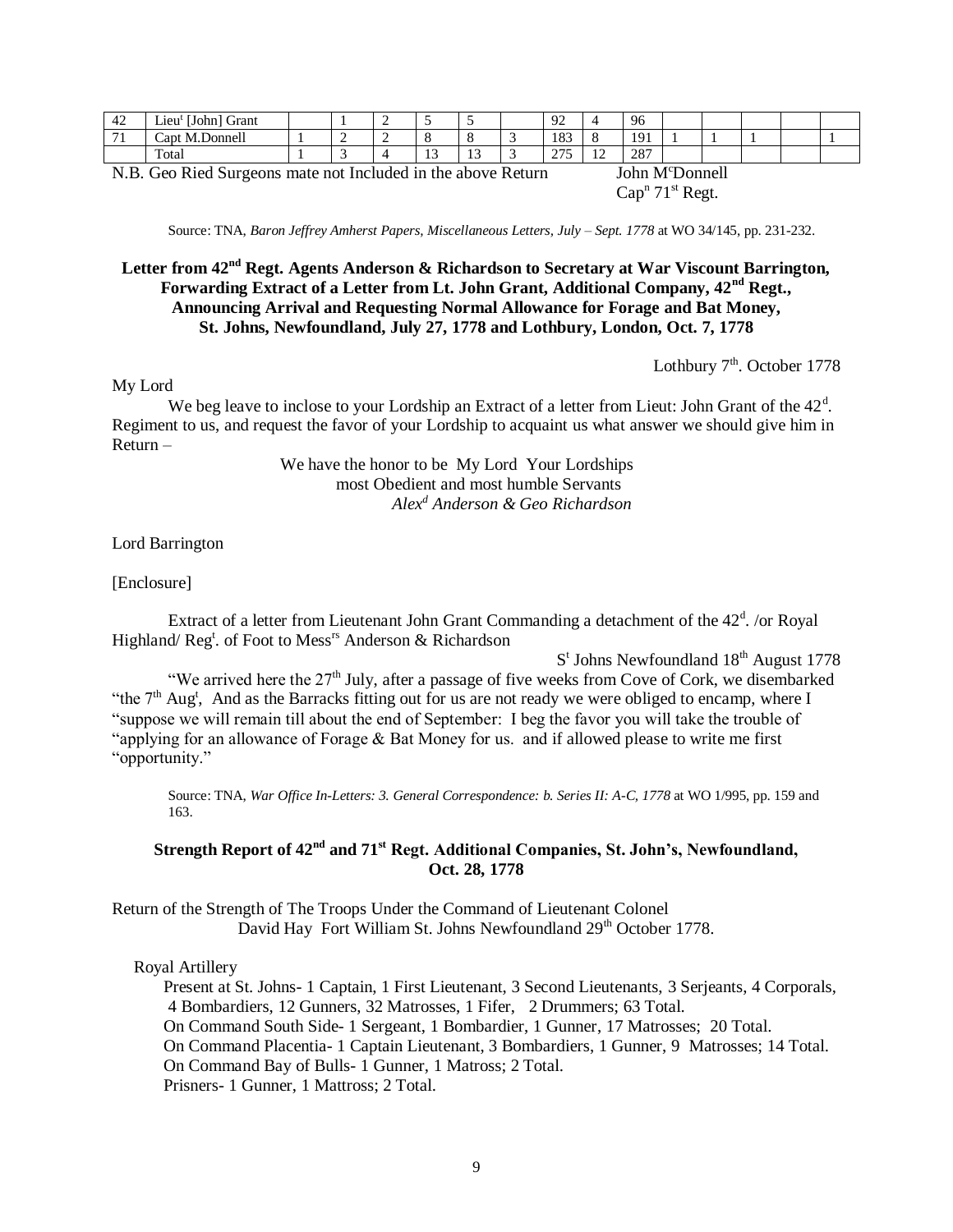Total- 1 Captain, 1 Captain Lieutenant, 1 First Lieutenant, 3 Second Lieutenants, 4 Sergeants, 4 Corporals, 8 Bombardiers, 16 Gunners, 60 Mattrosses, 1 Fifer, 2 Drummers; 101 Total.

 $42<sup>d</sup>$  Regiment

Present at St. Johns- 1 First Lieutenant, 2 Ensigns, 5 Sergeants, 5 Corporals, 96 Privates, 1 Drummer; 110 Total.

#### 71st Regiment

Present at St. Johns- 1 Captain, 1 First Lieutenant, 2 Ensigns, 1 Surgeon, 7 Sergeants, 7 Corporals, 160 Privates, 2 Drummers; 181 Total.

 On Command South Side- 1 First Lieutenant, 1 Sergeant, 1 Corporal, 30 Privates, 1 Drummer; 34 Total.

 Total- 1 Captain, 2 First Lieutenants, 2 Ensigns, 1 Surgeon, 8 Sergeants, 8 Corporals, 190 Privates, 3 Drummers; 215 Total.

The Royal Emigrants

At Placentia- 1 Ensign, 1 Sergeant, 1 Corporal, 30 Privates; 33 Total.

#### Corps of Engineers

1 Captain, 1 First Lieutenant; 2 Total.

#### Total Strength

3 Captains, 1 Captain Lieutenant, 5 First Lieutenants, 3 Second Lieutenants, 5 Ensigns, 1 Surgeon, 18 Sergeants, 18 Corporals, 8 Bombardiers, 16 Gunners, 376 Privates & Mattrosses, 1 Fifer, 6 Drummers; 461 Total.

> David Hay Capt. and Lieut. Colonel

Source and Note: TNA, *Colonial Office Papers, Newfoundland Original Correspondence, Secretary of State at* CO 194/34, p.52. Transcribed by Todd Braisted. The strength report information was originally shown in table format.

#### **News Account of Disposition of Land Forces, Newfoundland, Jan. 1779**

Stations of our LAND-FORCES, January 1779… At *Newfoundland*: Two additional companies of the  $71<sup>st</sup>$ , and one ditto of the  $42<sup>d</sup>$  regiments.

Source: *Scots Magazine*, Jan. 1779, pp. 52-53.

#### **Note from 42nd Regt. Agents Alexander Anderson & Capt. George Richardson to Under Secretary of State William Knox Regarding Clothing for Additional Company in Newfoundland; London, Mar. 30, 1779**

Mess<sup>rs</sup> Anderson & Richardson present their Compliments to  $M<sup>r</sup>$  Knox having called this day at Lord Geo: Germain's Office ...beg leave to acquaint him that there is a Company of the  $42<sup>d</sup>$  or Royal Highland Regiment to which they are Agent at Newfoundland, who are very much in want of Cloathing, and as a very good opportunity now offers of sending it by the Britannia Ordnance Store Ship…The Cloathing is pack<sup>d</sup> in 5 bales, and is only about 2 Tons measurement.

Source: TNA, *Colonial Office: Secretary of State Correspondence, Miscellaneous, 1779* at CO 5/156. Transcribed by Todd Braisted.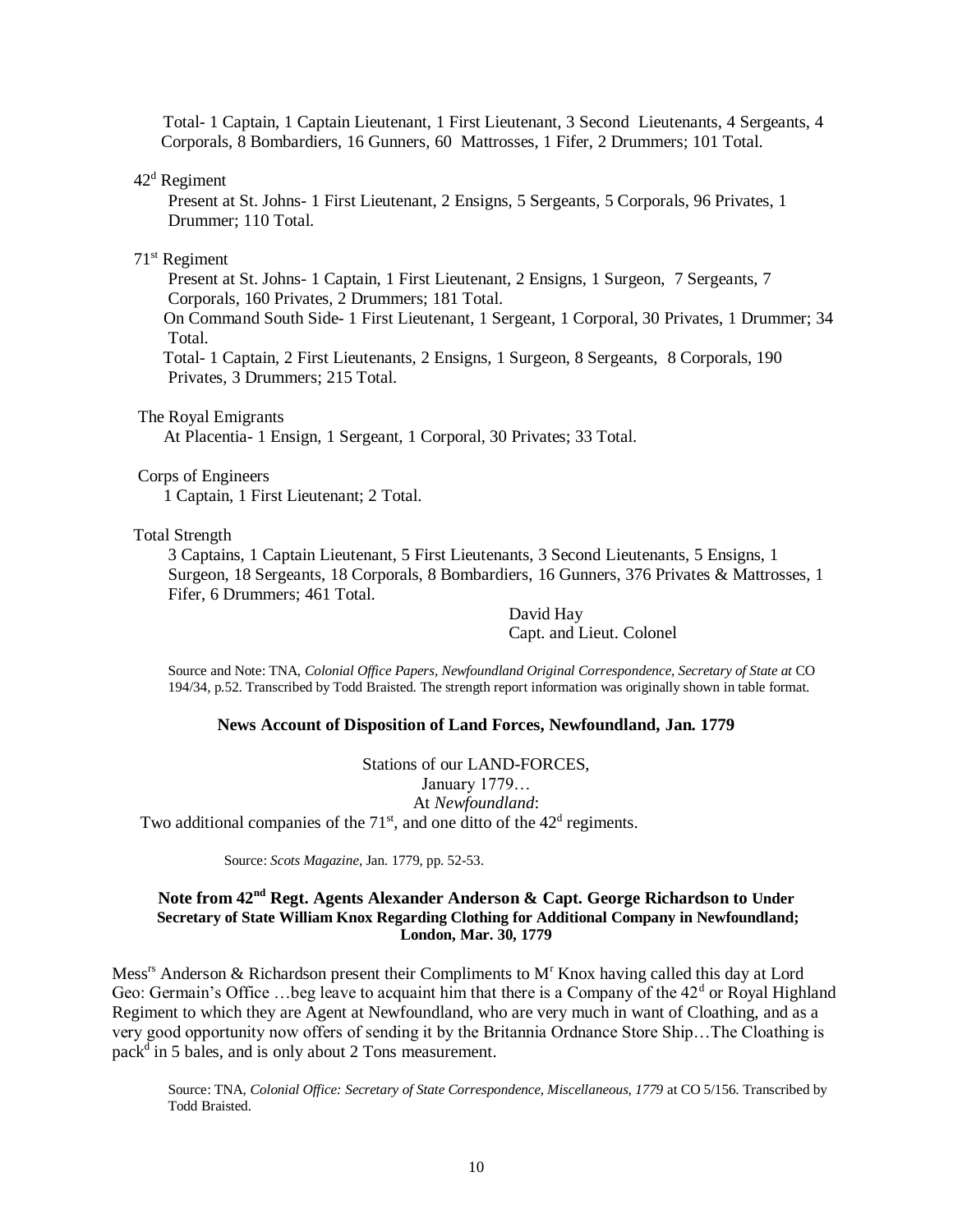# **Letter from Under Secretary of State William Knox to John Boddington, Ordnance Office, Requesting Transport of Clothing to 42nd Additional Company at Newfoundland; London, Mar. 31, 1779**

Whitehall 31" March 1779

Sir

Mess<sup>rs</sup>. [Capt. George] Richardson & [Alexander] Anderson Agents to the 42<sup>d</sup>. Regiment, One Company of which is at Newfoundland have applied for a Conveyance for the Clothing of that Company which they state to amount to about 2 Tons Measurement. I have therefore Received Lord George Germain's directions to desire the Board of Ordnance will give orders for its being Received on board the Brittania Ordnance Storeship.

> I am &c. W<sup>m</sup> . Knox

M<sup>r</sup>. Boddington

Source: TNA, *Colonial Office: Secretary of State, Letters to War Office and ordnance Office, 1779 a*t CO5/261, p. 199 (f. 99A). Transcribed by Todd Braisted.

# **Note from Capt. Baily to Mr. Leonard Morse, War Office, Reporting Readiness of Clothing of 42nd Regt. Additional Company for Shipping to Newfoundland; London, Apr. 4, 1779**

Cap<sup>t</sup> Baily presents his Compliments to M<sup>r</sup> Morse, encloses a Return of Camp Necessaries &c, and begs leave to acquaint Him that Clothing for one company of the  $42<sup>d</sup>$  is now ready, and that for Two Companys of the  $71<sup>st</sup>$ . (all Stationed at Newfoundland) will be in a few Days for Shipping on board the Ordnance Transport loading for that Part, if leave can be obtained for its being so conveyed

The Packer where the whole of the Clothing is collected, has Directions to enquire at the Tower if such Leave is given Crown Street

4<sup>th</sup> April 1779

Source: TNA, *War Office: Baron Jeffrey Amherst Papers, Miscellaneous Letters to Commander-in-Chief at Home* at WO 34/150, f. 92.

# **Request from Gen. Lord John Murray, Col., 42nd Regt. to Deputy Secretary at War Mathew Lewis, To Forward Letters to America and Newfoundland; Bannercross, England, May 8, 1779**

Banner cross  $8<sup>th</sup>$ . May 1779

S r

As I have had frequent Miscarriage of letters, beg the favour you'l please forward the three enclosed by first Pacquet for America, and one for Lieu<sup>t</sup>. John Grant at Newfoundland; under cover of the Secretary at war, for the greater Safety and Shall be much obliged to be informed when they are Sent, I have the honor to write this day to the Secretary at war acknowledging the receipt of his letter of the 5th Ins<sup>t</sup>: in answer to mine and Enclose the Arrangement I propose for the Officers of the two Additional Companies, which I am persuaded will further the Recruiting duty.

I have the honor to be

S r

Matth. Lewis Esq<sup>r</sup>.

. your most obedient humble Servant Deputy Secretary at War *John Murray*

Source: TNA, *War Office In-Letters, 3. General Correspondence: b. Series II: M-R, 1779* at WO 1/1005, p. 221.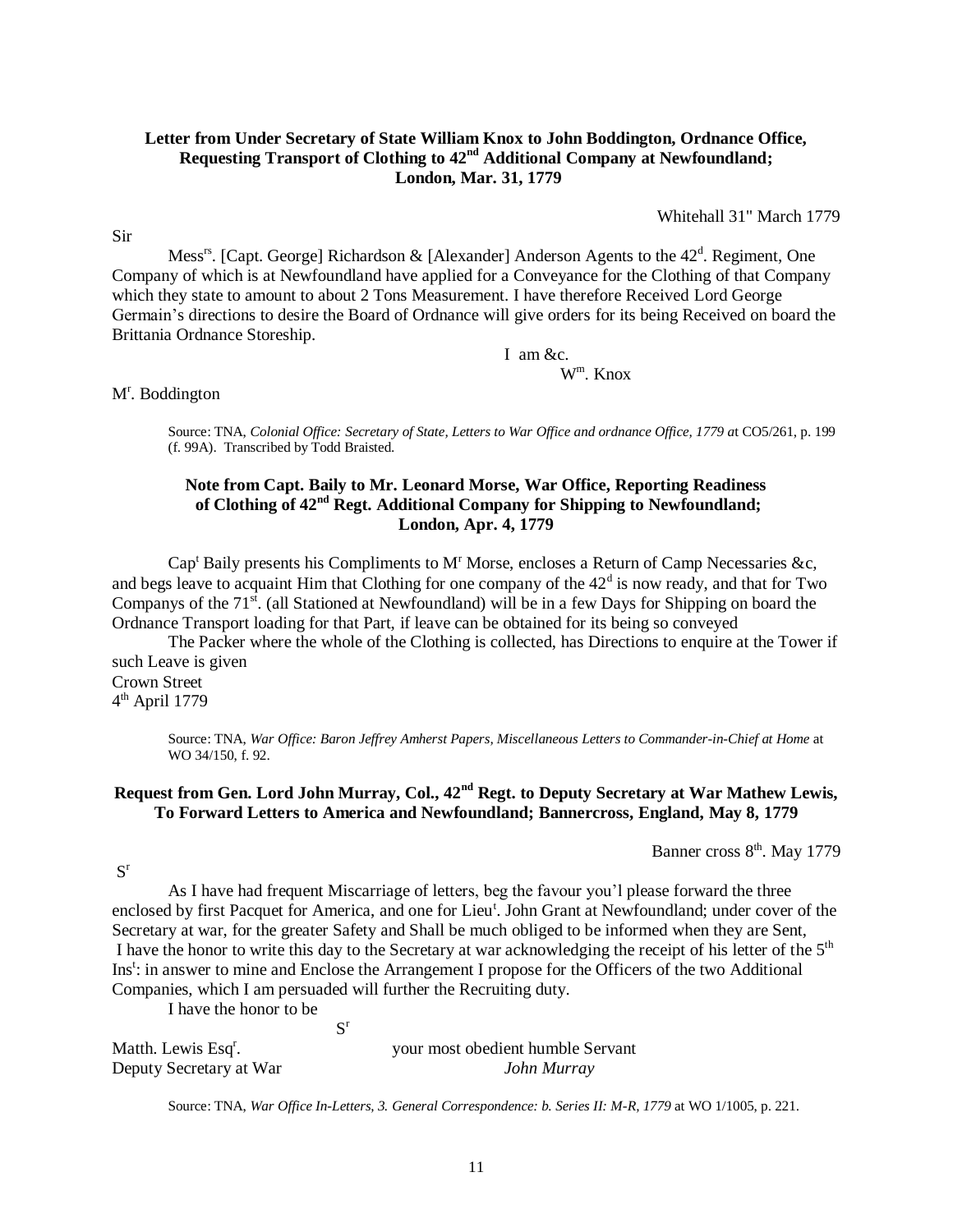# **Letter from Lt. John Grant, 42nd Regt. Additional Company, to Gen. Lord John Murray, Col., 42nd Regt. St. John's, Newfoundland, May 21, 1779**

Dated S<sup>t</sup> Johns Newfoundland 21<sup>st</sup> May 1779

I Embrace the opportunity of a ship which sails from Trinity for England / a copy of this letter was Sent you by a Ship was to Sail from Placentia / when I am Sorry to acquaint your Lordship of a dreadfull accident happened here on the 15<sup>th</sup> of this Month, a fire broke out much about the Centre of the Town in one of the Principal Merchants Stores, the wind being from the North East, & the houses being made of wood, in a few hours burnt down the best half of the Town in Spite of all the assistance could be given by the Navy Army & Inhabitants Many of the Principal Merchants are ruined & unable to carry on the Fishery it will be hurtfull to the island in General as many hundred Barrels of Floor & Pork &c &c was burned the loss computed to be betwixt Sixty & Seventy Thousand Pounds.

My Lord

I hope your Lordship rec<sup>d</sup> my letter sent last fall, Likewise the fish, Cods – sounds  $\&$  Spruce Seeds, Sent to the care of the Agents, I hope the cloathing is ordered out which we Stand much in need of, this was one of the Severest winters ever known in Newfoundland, yet have not lost a Man of the Detachment, I hope your Lordship has procured B.[Bat] & forage Money for us for last year, I do think we shall be ordered to camp this year likewise, as the new Fort is not ready to receive us, I have now past one winter here, & know all the Inconveniences, that Soldiers labour under in this disagreeable cline, therefore give me leave to Recommend to your Lordships consideration, the hardship I labour under in Supplying money for the payment of the Detachment, there is no money to be had here without a premium to the Merch<sup>ts</sup> of 5 per Cent & very often Merchants here get 10 P<sup>r</sup>Cent I therefore beg your Lordship will apply thro the proper Channel for to allow me  $5P<sup>r</sup>$  Cent for what Bills I draw it would take the best half of my pay to give a premium for the money I shall have occasion for I have wrote to the Agents to this purpose, There was always a company of Artillery here, & they have  $5P^rC^t$  allowed, This place differs from every other part of America, when there is a premium allowed for Bills, I wrote your Lop: last fall to Send 2 or 3 Blank discharges, as I have Some men in Hospital ever Since I landed here that never will be fit for duty I wanted likewise to know if your Lordship meant I should keep the detachment compleat, in that case your Instructions and a Beating order will be Necessary.

I had a letter from L<sup>t</sup> Co<sup>1</sup> [Thomas] Stirling [42<sup>nd</sup> Regt.] dated the 8<sup>th</sup> Feb<sup>ry</sup> wherein he tells me that Ensign [Alexander] M<sup>c</sup>Gregor & [Dugald] Campbell as appointed Lieu<sup>ts</sup> and that it will be Necessary to Send one of them to the Reg<sup>t</sup> therefore desired me to Send Lieu<sup>t</sup> M<sup>c</sup>Gregor with the first Opportunity but the Commanding Officer refuses to Allow an officer to leave the Island untill there is one Sent to relieve him, but as I suppose your Lordship will order out an Ensign to join the Detachment, there could be no objection for Lieu<sup>t</sup> M<sup>c</sup>Gregor to join the Reg<sup>t</sup> as it may be of Service to himself – By Some News papers I saw from Halifax it gave me pleasure to hear of the Success of our Fleets and Armies in America and the West Indies, I hope the Rebellious Spirit of the Americans is pretty much crushed and that they may find it prudent as well as convenient to accept of the Terms offered by Great Britain, and put themselves once more under the protection of the Mother Country, then I flatter myself we will be able to chastise the French for their Insolance – As we are Invested with Privateers on this Coast and no Ship of War yet arrived to disperse them it is ten to one if you ever see this letter, I shall write your Lordship at first Opportunity I have the honor to be My Lord &c

John Grant Lieu<sup>t</sup>  $42<sup>d</sup>$  or R.H. Regiment

P.S. I wrote your Lordship last fall to Send me out Some blank Discharges you will find by the Inclosed return that there is five men unfit for Service In case your Lop: thinks proper to keep this detachment compleat it will be Necessary to Send me a Beating order [Authorization to recruit] with your Lordships Instructions.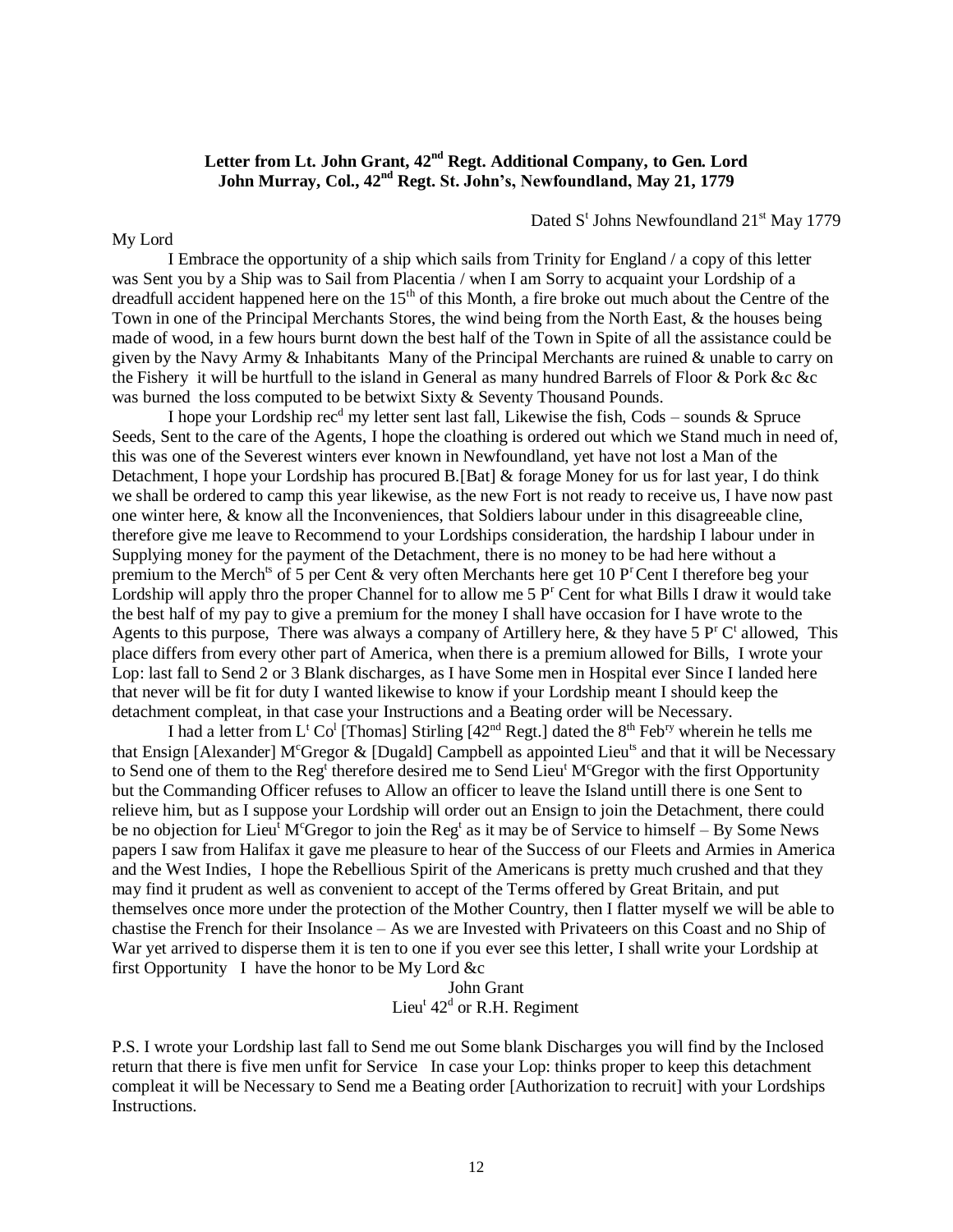# To Lord John Murray at Banner Cross rec<sup>d</sup> at London 19<sup>th</sup> Aug<sup>t</sup>

Source: *Lord John Murray Papers.*



*St. John's, Newfoundland as seen from the Grand Battery Wall of Fort Townsend*, 1795, Sir George Bulteel Fisher,

Picture Source: *Anne S. K. Brown Military Collection,* Brown University

### **Letter from Brevet-Lt. Col. (and Capt.) David Hay, Royal Artillery, Regarding Fire in the Town, St. Johns, Newfoundland, May 25, 1779**

 $S<sup>t</sup>$ . Johns May 25<sup>th</sup> 1779

My Lord,

I am exceedingly concerned to inform Your Lordship that on the  $15<sup>th</sup>$  instant about nine in the morning, a fire broke out in a very principal Store, about the centre of this town, and tho the troops and Sailors together with three engines were immediately sent to extinguish the flames the fire raged with such fury, the wind strong at East and the buildings old  $\&$  all of them of wood, made it impossible to put a stop to it, as it baffled all our endeavours, there are thirty five houses and Stores consumed, which contained great quantities of fish, bread, flour, beef, pork, peas & butter & this place already feels that loss sensibly, as the prices of those articles are doubled; Most of the injured Merchants are leaving the Island, and I fear that the out harbours will suffer greatly, as they all depend on this place for their supplys, the loss is computed by the Merchants to exceed  $\pounds$  60,000.

Our winter has been so exceedingly severe that the Engineer could not begin works till yesterday, so that we are still in a very defenceless situation, tho' I have done all in my power by building small batteries in the out harbours to protect the inhabitants from the insults of small privateers, with which this coast swarms.

I beg leave to inform Your Lordship that when the detachments from the  $42^d \& 71^s$  Regiments arrived here, they were all recruits  $\&$  totally unacquainted with the use of arms, nor knew the loading motions, I was there obliged for the sake of discipline to appoint a Fort Major at three shillings a day which is a Lieut. [Alexander] Macbean of the  $71<sup>st</sup>$  formerly of the Artillery & son to Col: Macbean, who has had a great deal of trouble & has taken a great deal of pains, I hope your Lordship will approve the appointment as it was absolutely necessary. I am with the greatest respect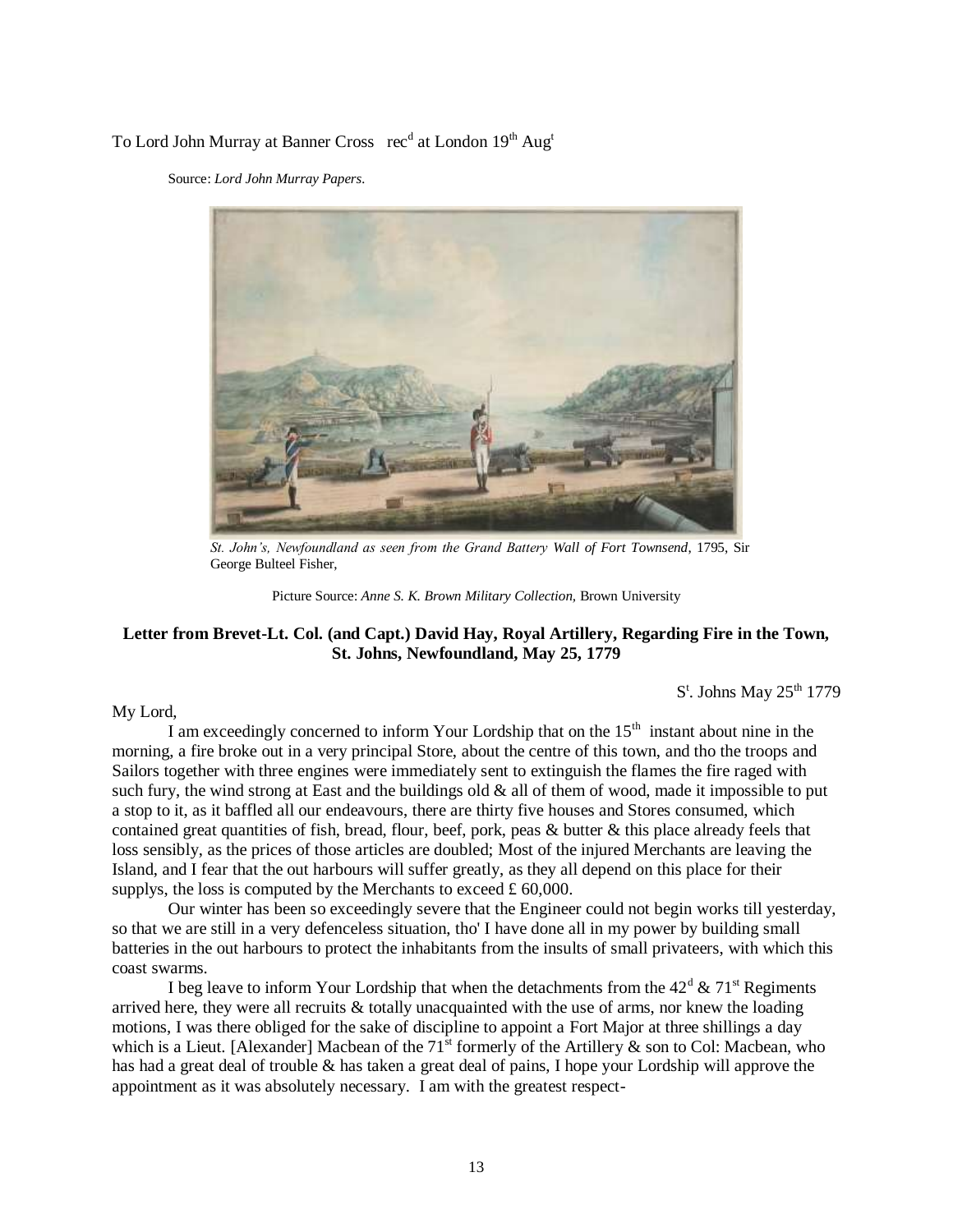Your Lordships Most obedient and most humble servt. David Hay Capt. & Lieu<sup>t</sup>. Colonel

Source: TNA, *Colonial Office Papers, Newfoundland Original Correspondence, Secretary of State* at CO 194/34, pp.69-70. Transcribed by Todd Braisted.

## **Newfoundland Strength Report Showing Additional Company, 42nd Regt Assigned to Fort Townshend, St. John's, Newfoundland, Nov. 5, 1779**

General Return of His Majesty's Troops in Garrison in the Island of Newfoundland. Richard Edwards Esq<sup>r</sup>: Governor and Commander in Chief. 5 November 1779

|                                                                                                                   | s<br>≂<br>ap | s<br>ω<br>in.<br>$\overline{\phantom{0}}$ | $\sim$ | s<br>ω<br>60<br>n | s<br>ã<br>$\boldsymbol{\mathsf{c}}$ | U.<br>ನ | d.  | Total |
|-------------------------------------------------------------------------------------------------------------------|--------------|-------------------------------------------|--------|-------------------|-------------------------------------|---------|-----|-------|
| Saint Johns { Fort Townshend Capt: John M <sup>c</sup> Donnell (71 <sup>st</sup> )<br>Reg <sup>t</sup> Commandant |              |                                           |        |                   | 13                                  | 13      | 268 | 302   |

Source and Note: Copy of original return as attachment to letter from Archivist Anthony P. Murphy to Mr. Ed Brumby, dated June 5, 2000, Department of Tourism, Culture and Recreation, Govt. of Newfoundland and Labrador. Based on the strength report, it is very likely tall three Highland companies were serving at Fort Townshend, under Capt. McDonnell.

# **Strength Report of 42nd Regt. Additional Company, St. John's, Newfoundland, Dec. 8. 1779**

General Return of His Majesty's Forces in the Island of Newfoundland, Commanded by [Brevet] Lieut<sup>t</sup>. Colonel David Hay of the Roy<sup>al</sup> Regiment of Artillery – S<sup>t</sup>: Johns Dec<sup>r</sup>: 8<sup>th</sup>: 1779

|                                                                               |           | <b>Officers</b> Present                       |                                  |                   | ت<br>s                              |                         | <b>Effective Private</b> |              |       |  |  |
|-------------------------------------------------------------------------------|-----------|-----------------------------------------------|----------------------------------|-------------------|-------------------------------------|-------------------------|--------------------------|--------------|-------|--|--|
|                                                                               | Japtains. | jeut <sup>is</sup> .<br>▬<br><sup>ist</sup> . | pres <sup>t</sup> .<br>Serjeants | Pres<br>Corporals | g<br>≏<br>Piper<br>ళ<br>s<br>Fifers | pres<br>ers<br>umm<br>Ā | for<br>置                 | .⊟<br>చ<br>沄 | Total |  |  |
| 42 <sup>d</sup> : or Roy <sup>l</sup> . Highl <sup>d</sup> Reg <sup>t</sup> . |           | ◠                                             |                                  | ς                 |                                     |                         | 86                       |              | 91    |  |  |
| 71 <sup>st</sup> : Reg <sup>t</sup> . of Foot                                 |           |                                               | 8                                | 8                 | ◠                                   | ◠                       | 169                      |              | 176   |  |  |

Source: TNA, *War Office: Baron Jeffrey Amherst Papers, Miscellaneous Correspondence* at WO 34/121, f. 51.

# **Letter from Secretary at War Charles Jenkinson to Paymaster General Richard Rigby Regarding Subsistence Pay in Coin for the 42nd Regt. and 71st Regt. Companies at Newfoundland; London, May 17, 1780**

War Office 17<sup>th</sup> May 1780

Sir

The  $R<sup>t</sup>$  Honble the Lords Comm<sup>rs</sup> of the Treasury having taken into consideration the inconveniencey to which the Troops stationed at Newfoundland are subjected, by receiving their Pay in Bills drawn on you, which cannot be negotiated there, but at a large discount, have desired, that in order to remedy the inconviencies complained of, an Advance of Subsistence may from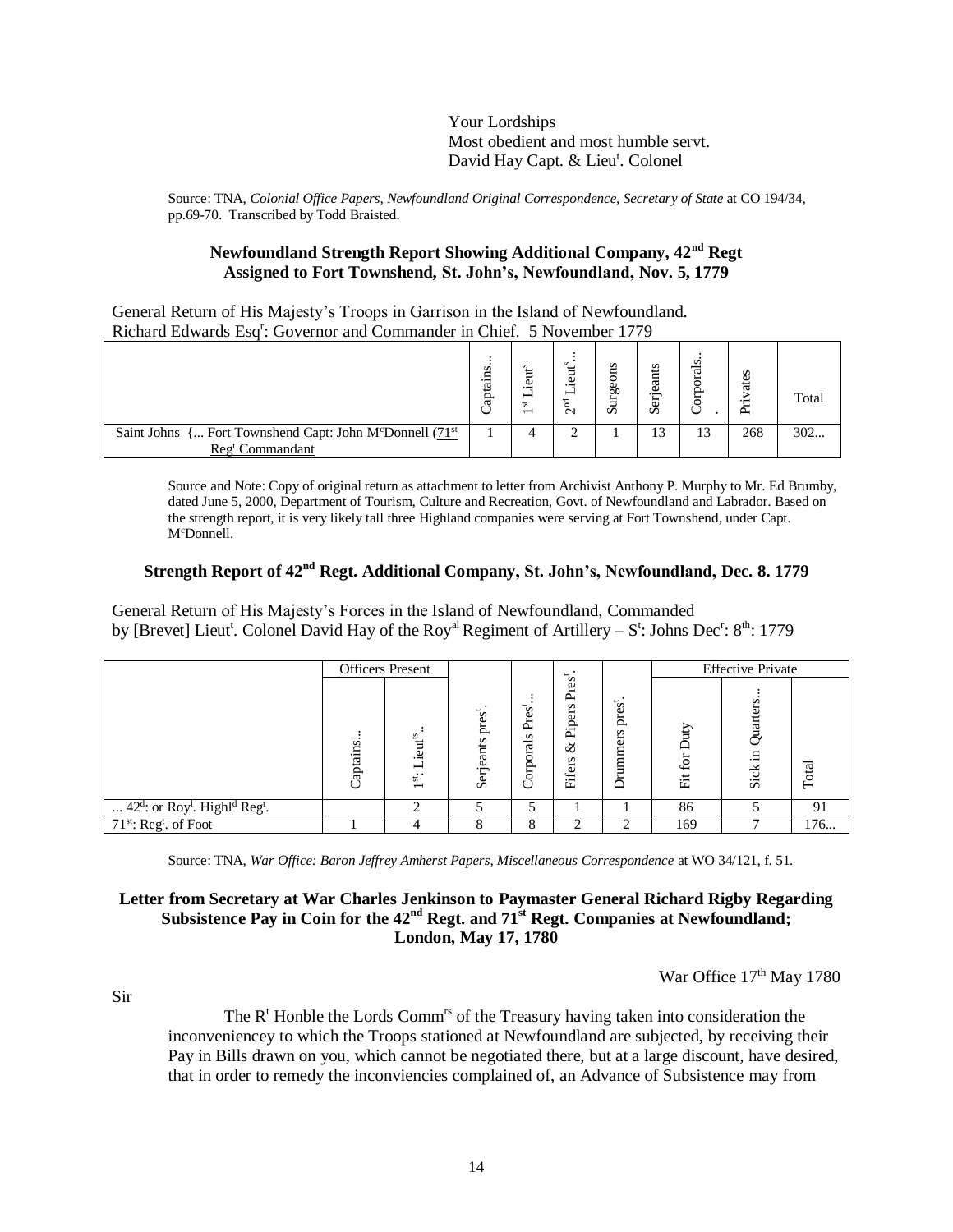time to time be made to the Agents for the said Corps, to be by them sent out in Specie [coined money] on board the King's Ships destined for that Station.

I am therefore to signify to you H. M's P. [His Majesty's Pleasure], that for the purpose above mentioned, you do issue to the Agents of the  $42<sup>d</sup>$ . &  $71<sup>st</sup>$ . Regiments respectively, Subsistence in advance up to the  $24<sup>th</sup>$ . December, for one Compy of the  $42<sup>d</sup>$ . Regiment, consisting of One Capt. 2 Lieutenants, 1 Ensign, 5 Serjeants, 5 Corporals, 2 Drummers & 100 private Men, and for two Compys of the  $71<sup>st</sup>$ . Regiment, consisting of 2 Capts. 4 Lieutenants, 2 Ensigns, 8 Serjeants, 8 Corporals, 4 Drummers, and 200 private Men.

I have the honor to be Sir &c R t . Honble Richard Rigsby C. Jenkinson

&c &c &c

Source: TNA, *War Office Out-Letters, General Letters, Apr. 1780-July 1780* at WO 4/110, p. 171 (f. 86).

# **Letter from Secretary at War Charles Jenkinson to Regimental Agent Alexander Anderson Regarding Subsistence for the 42nd Regt. Additional Company at Newfoundland; London, May 17, 1780**

War Office  $17<sup>th</sup>$  May 1780

Sir,

It having been represented that the detachment of the  $42<sup>d</sup>$  Regiment of Foot stationed at Newfoundland, and to which You are Agent has been subjected to inconveniences by receiving their Pay in Bills drawn upon the Paymaster General, which cannot be negotiated there, but at a large discount, in order to remedy the said inconveniences, I have given directions at the request of the Lords Commissioners of the Treasury, that Subsistence in Advance for the said Detachment up to the 24<sup>th</sup> December next should be issued to You, and I am to desire You will take the necessary Steps for investing the same in Specie, and sending it out for the use of the Troops abovementioned by Rear Admiral [Richard] Edwards, on board One of His Majesty's Ships bound for that Station.

You will be pleased to remind Me of the next proper Opportunity during the course of the Summer for sending out the like Sums provided the Detachment continues on that Station.

I am Sir &c

Anderson Esq<sup>r</sup> C. Jenkinson

Like Letter of same Date to Mess<sup>18</sup> Ross & Gray for a Detachment of the  $71<sup>st</sup>$  Regiment.

Source: TNA, *War Office Out-Letters, General Letters, Apr. 1780-July 1780* at WO 4/110, p 172.

#### **Letter from Secretary at War Charles Jenkinson to John Robinson, Secretary to the Lords Commissioners of the Treasury, Regarding Subsistence for the 42nd and 71st Regt. Additional Companies at Newfoundland; London, May 18, 1780**

War Office  $18^{\text{th}}$  May 1780

Sir,

I am to acknowledge the receipt of your Letter of the 16<sup>th</sup> Instant, and to acquaint you for the information of the Right Honble the Lords Commissioners of the Treasury, that I have given directions for the issue of Subsistence of the Detachments of the  $42<sup>d</sup>$ . and  $71<sup>st</sup>$ . Regiments stationed at Newfoundland, and for the same being sent out with Rear Admiral [Richard] Edwards conformable to their Lordships Opinion signified to me by you, But I think it proper to observe to their Lordships, that with respect to the Artillery attending these Detachments, it will be necessary that Directions be given to the Board of Ordnance, the Artillery not being within the Department of this Office.

I am Sir &c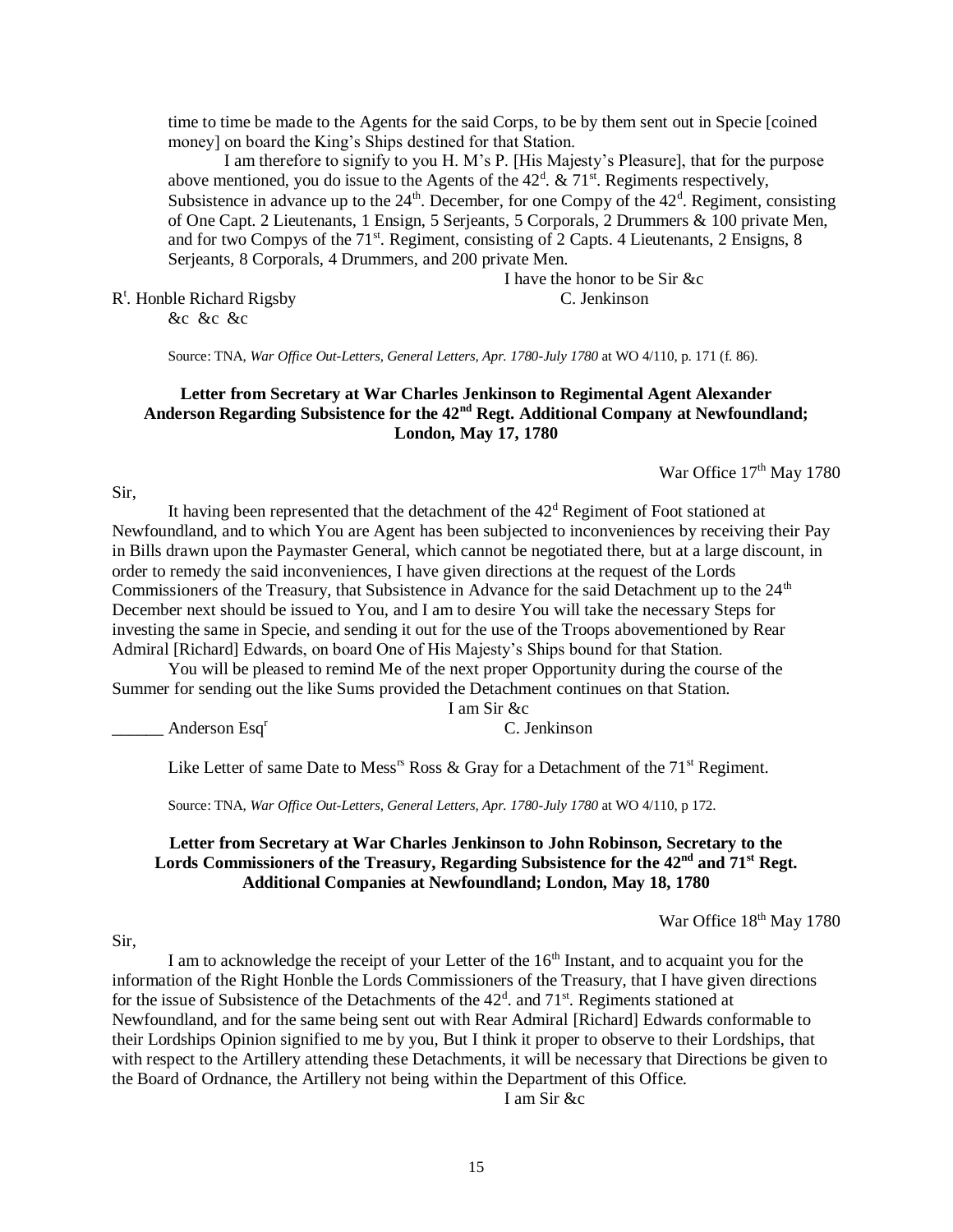John Robinson Esq<sup>r</sup>.

. C. Jenkinson

Source: TNA, *War Office Out-Letters, General Letters, Apr. 1780-July 1780* at WO 4/110, p 176.

# **Proposal from Commander on Chief Lord Jeffrey Amherst to King George III to the Draft the Men of the 42nd Additional Company at Newfoundland into a Highland Regt. in America, London, Aug. 24, 1780**

The Additional Company of the 42<sup>d</sup>. Regiment of Foot at present doing Duty at Newfoundland, being incorporated into the  $2^d$ . Battalion of that regiment now in  $N^o$ . Britain [Scotland] it is proposed that the private men of that Company should be Drafted into some Highland, or other Scotch Regiment, in America, and the Officers sent home to Join the  $2<sup>d</sup>$ . Battalion, and raise Men to replace the Drafted Company.

## 24<sup>th</sup> Aug<sup>t</sup>: 1780

Source and Note: TNA, *War Office: Baron Jeffrey Amherst, Commander-in-Chief: Papers, Observations to the King* at WO 34/189, f. 99. When Lord John Murray received approval to form a second battalion to the 42<sup>nd</sup> Regt. in 1779 part of the arrangement was for the existing two additional or recruiting companies of the regiment (including the company at Newfoundland) would be assigned to the new second battalion.



View of St. John's about 1770. From a Water-Colour Belonging to Governor Edwards

Source: *A History of Newfoundland*, by D.W. Prowse, Macmillan and Co., London, 1895, Google Books, p. 350.

## **Strength Report, Including Highland Additional Companies, Newfoundland, Oct, 28, 1780**

General Return of His Majesty's Troops in the Island of Newfoundland 28<sup>th</sup> of October 1780.

Fort Townshend Staff- 1 Acting Fort Adjutant, 1 Chaplain, 1 Surgeon; Total- 3. Engineers- 1 Captain, 2 Lieutenants, 1 Draftsman; Total- 4. Royal Artillery- 1 Captain, 2 First Lieutenants, 1 Second Lieutenant, 2 Serjeants, 2 Corporals, 7 Bombardiers, 3 Drummers &Fifers, 48 Privates; Total- 66. 42d Regiment- 2 Lieutenants, 4 Serjeants, 1 Drummer, 76 Rank &File. 71st Regiment- 1 Captain, 3 Lieutenants, 7 Serjeants, 3 Drummers, 127 Rank &File; Total- 141.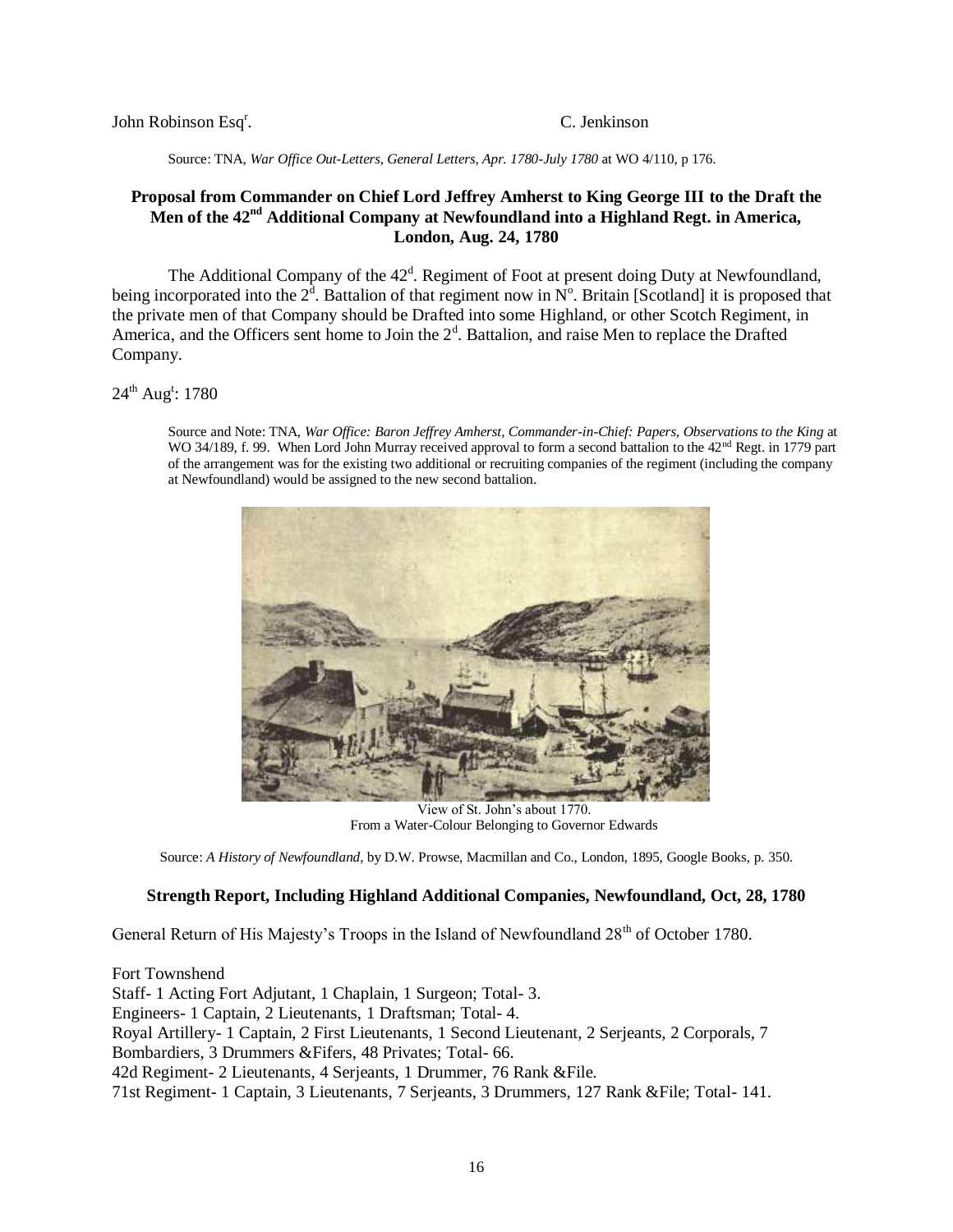84th Regiment- 1 Rank &File; Total- 1. Newfoundland Regiment- 1 Lieut. Colonel, 3 Captains, 4 Lieutenants, 3 Ensigns, 1 Adjutant, 1 Surgeon's Mate, 12 Serjeants, 2 Drummers, 122 Rank &File; Total- 140. Total Strength- 447.

Batteries defending the Harbours Mouth Royal Artillery- 1 Second Lieutenant, 1 Corporal, 1 Bombardier, 16 Privates; Total- 19. 42d Regiment- 1 Serjeant, 8 Rank &File. 71st Regiment- 1 Serjeant, 35 Rank &File; Total- 36. Total Strength- 64.

Quiddy Viddy Royal Artillery- 2 Privates; Total- 2. 42d Regiment- 3 Rank &File. 71st Regiment- 7 Rank &File; Total- 7. Total Strength - 12.

Torbay Royal Artillery- 2 Privates; Total- 2. Total Strength- 2.

Hays Battery Royal Artillery- 2 Privates; Total- 2. 71st Regiment- 7 Rank &File; Total- 7. Total Strength- 9.

Bay of Bulls Royal Artillery- 3 Privates; Total- 3. 42d Regiment- 7 Rank &File. Total Strength- 10.

Trepassey Royal Artillery- 1 Private; Total- 1. Total Strength- 1.

Placentia Royal Artillery- 1 Bombardier, 8 Privates; Total- 9. 84th Regiment- 1 Lieutenant, 2 Serjeants, 2 Drummers, 28 Rank &File; Total- 33. Total Strength- 42.

Absent with Leave 71st Regiment- 1 Ensign, 1 Rank &File; Total- 2. Total Strength- 2.

Total Strength Staff- 1 Acting Assistant Engineer, 1 Chaplain, 1 Surgeon; Total- 3. Engineers- 1 Captain, 2 Lieutenants, 1 Draftsman; Total- 4. Royal Artillery- 1 Captain, 2 First Lieutenants, 2 Second Lieutenants, 2 Serjeants, 3 Corporals, 9 Bombardiers, 3 Drummers &Fifers, 82 Privates; Total- 104. 42d Regiment- 2 Lieutenants, 5 Serjeants, 1 Drummer, 94 Privates. 71st Regiment- 1 Captain, 4 Lieutenants, 8 Serjeants, 3 Drummers, 177 Rank &File; Total- 193.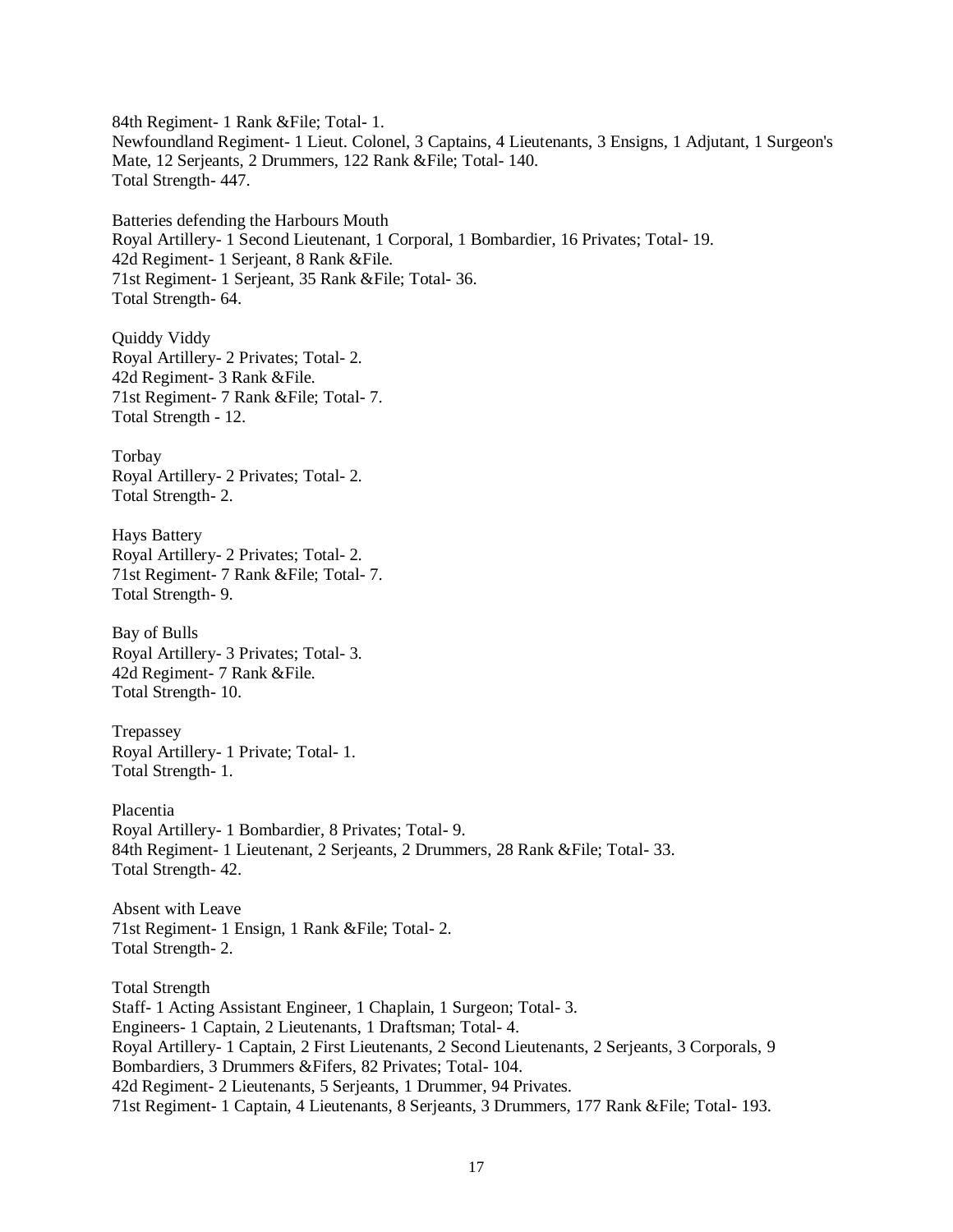84th Regiment- 1 Lieutenant, 2 Serjeants, 2 Drummers, 29 Rank &File; Total- 34. Newfoundland Regiment- 1 Lieut. Colonel, 3 Captains, 4 Lieutenants, 3 Ensigns, 1 Adjutant, 1 Surgeon's Mate, 12 Serjeants, 2 Drummers, 122 Rank &File; Total- 149. Total- 589.

Wanting to Compleat

42d Regiment- 1 Captain, 1 Ensign, 1 Drummer, 7 Rank &File. 71st Regiment- 1 Captain, 2 Ensigns, 1 Drummer, 24 Rank &File; Total 28. Newfoundland Regiment- 1 Major, 1 Captain, 4 Lieutenants, 1 Ensign, 1Quarter Master, 1 Chaplain, 1 Surgeon, 6 Serjeants, 14 Drummers, 186 Rank &File; Total- 254...

# [signed] R<sup>d</sup>. Edwards

Source: TNA, *Colonial Office: Newfoundland Original Correspondence, Secretary of State* at CO 194/35, f. 75. Transcribed by Todd Braisted. The information shown was originally presented in table format.



Detail of *"Rear Admiral Richard Edwards Esq<sup>r</sup>"*, 1780, by Nathaniel Dance

## **Excerpt of Letter from Newfoundland Governor Adm. Richard Edwards to Lord George Germain, Secretary of State for the American Department, Requesting Replacement for the 42nd Regt. Additional Company Thought to be Leaving to Join the 2nd Battalion, 42nd Regt., St. John's, Newfoundland, Sept. 12, 1780**

My Lord…

S<sup>t</sup> John's Newfoundland, 12 September 1780

The company, too, of the  $42<sup>d</sup>$  that is here I understand is to join the  $2<sup>d</sup>$  Battalion at Fort George [Scotland] in whose strength they are returned. In that case, my Lord, a Corps to replace them will be absolutely necessary…

*Signed*

Source: *Documents of the American Revolution, Vol. XVIII, Transcripts 1780*, Ed. K. G. Davies, Irish University Press, Dublin, 1978, pp. 164-166 from TNA, *Colonial Office: Newfoundland Original Correspondence, 1780-1784* at CO 194/35, f. 64.

# **Request for Promotion from Lt. John Grant, 42nd Regt., Additional Company to Secretary at War Charles Jenkinson, St. John's, Newfoundland, Oct. 24, 1780**

Picture Source: Wikimedia Commons, from *National Maritime Museum, UK*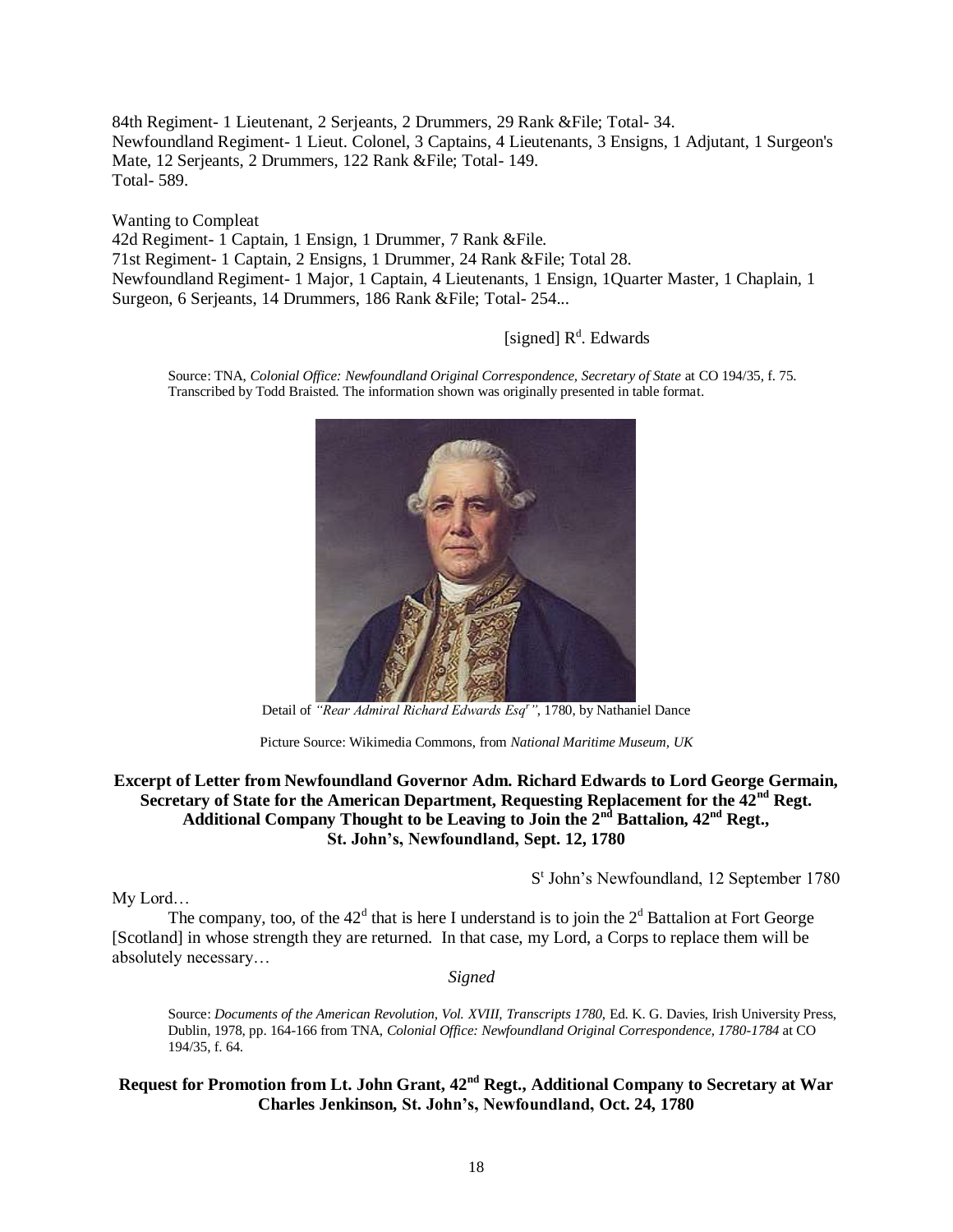#### Sir

Altho' I have not the honour to be personally known to you, Yet I hope the Situation you are in, and the respectable Office you hold, Will Justify my Application to you for an equal Share of Justice and Attention, which have distinguished your Administration in the late promotions to the Claims of old Officers. –

In the year 1761 I had the honour to be Appointed an Ensign to the  $105<sup>th</sup>$  Regiment for which I raised 18 men – & was reduced in 63 with that Rank – In 71 I was Called into Service in the 42<sup>nd</sup>. /or R. Highland/ Regiment, and in 75 was promoted to a Lieutenant, when the Companys was Augmented to 100 Men. – I had the good fortune to be particularly successful in the Recruiting Service, so much that I had a promise of a Company from [Gen.] Lord John Murray if he should get an Additional Battalion to his Regiment –

In 77 I was sent to America with 200 Men to Reinforce the Regiment – Lord John Murray expecting a Second Battalion had me Ordered home for that purpose – In 78 His Lordship gave his proposals for raising a Second Battalion, which was so far Approved of that he named many of his Officers, and gave in my name to the War Office for a Company. His Lordship was at that time disappointed, and in March 78 a detachment of 100 Men from the Additional Companys was ordered for Newfoundland. There being at that time no Captain at home, the Eldest Lieutenant was Ordered to take the Command, which fell upon me / tho' arrived only a few months before from America.

In 79 the Additional Battalion took place, And Lord John Murray wrote me a Letter dated the 8<sup>th</sup> May 79 Ordering me home; which I did not receive till this Year it came out in the [50-gun *HMS*] Portland, by which mistake I lost a Company in the Second Battalion. As I have no prospect of returning to Europe this Season, I am Apprehensive / unless you are pleased to consider my Situation and represent it favourably to his Majesty/ I shall Continue to be Overlooked even if Additional Companys should take place.

As we are given to understand the Vacancys in America, will not be filled up in Great Britain Nor those in Great Britain by Officers in America. –

If that is true, In what an Unfortunate Situation are we who Serve in Newfoundland. And in the Confidence that it only wanted to be represented to be remedied I have taken the liberty to trouble you on the Subject

Admiral [Richard] Edwards Governor & Commander in Chief of this Island, has undertaken to represent the particular hardship of my Situation; And to him, and to Lord John Murray, my Colonel, I beg leave to Refer you for particulars of my Conduct; flattering myself, that it will always Justify any favour You may be pleased to Conferr on him Who has the Honour to be Sir,

Saint Johns Newfoundland } Most humble Servant

Your Most Obedient and 24th. October 1780 } *John Grant* Lieu<sup>t</sup> To  $42^d$  $42<sup>d</sup>$  or R. H. Reg<sup>t</sup>

The Right Honourable Charles Jenkinson Esq<sup>r</sup> Secretary at War

Source: TNA, *War Office: Baron Jeffrey Amherst, Commander on Chief Papers, Miscellaneous Letters, Dec. 1780* at WO 34/170, ff. 83-84.

**Letter from Secretary at War Charles Jenkinson to Gen. Lord Jeffrey Amherst, Commander-in-Chief, His Majesty's Forces, Forwarding Recommendation Letter from Rear Adm. Richard Edwards, Governor of Newfoundland**, **Regarding Lt. John Grant, 42nd Regt., London, Dec. 6, 1780** 

W. O. 6<sup>th</sup> Dec<sup>r</sup> 1780

My Lord,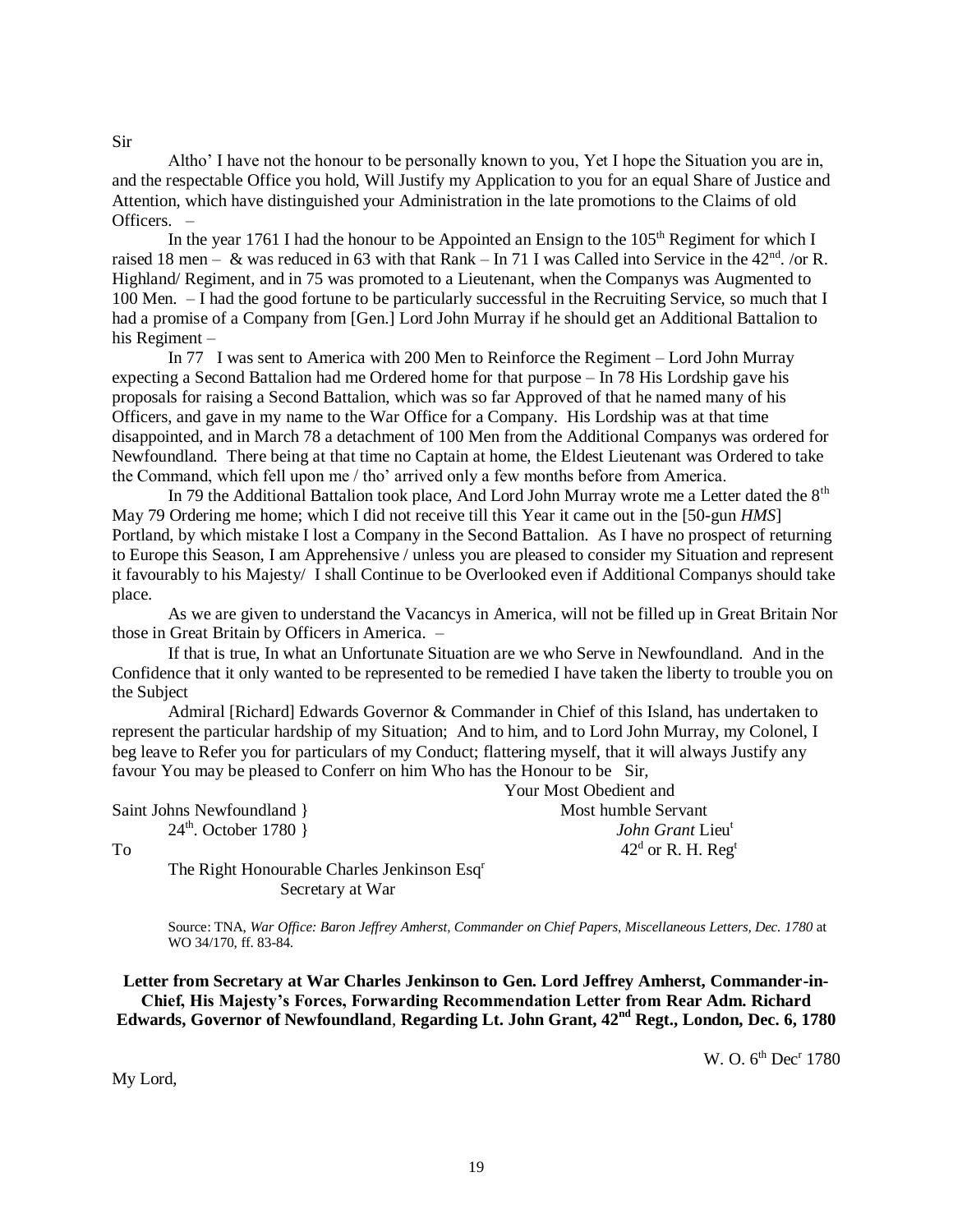I have the honor to enclose to Your Lordship a Letter, which I received from Admiral Edwards, in favour of  $L^t$  Grant of the Royal Highland  $Rg^t$ : who is now on Service at  $S^t$ . Johns Newfoundland; together with a Letter from the Lieutenant.

I have informed Adm<sup>1</sup> Edwards and L<sup>t</sup>: Grant that I should transmit their Letters to Your Lordship, to whom the consideration of them properly belongs.

I am &c

C: Jenkinson

 $R^t$ . Hon $^{ble}$  L &c &c &c

Source: TNA, *War Office Out-Letters, General Letters, Nov. 1780-Mar. 1781* at WO 4/112, p. 68.

# **Excerpt of Order from Lord George Germain, Secretary of State for the American Department, to Governor of Newfoundland Rear Adm. Richard Edwards, to Send the Men of the 42nd Regt. Additional Company to Join the 1st Battalion at New York and the Officers to Britain; London, Mar. 16, 1781**

Whitehall 16<sup>th</sup> March 1781

Sir…

The Accoutrements and camp Equipage you demanded for this Corps [Lt. Col. Pringle's Corps] have been ordered to be sent with the Clothing; and a proportion of the Camp Equipage & Clothing of the 71<sup>st</sup> Reg<sup>t</sup> is also ordered to be sent for the Detachment stationed at Newfoundland: and with respect to the Company of the  $42<sup>d</sup>$ , it is the King's Orders that you should take the first Opportunity of a Convoy to new York, to send it thither, the Men to be incorporated into the other Companies of the First Battalion of that Regiment, and the Officers to come to England, to join the Second Battalion, to which they belong…

I am  $&c^a$ 

Geo: Germain

Source: TNA, *Colonial Office Papers, Newfoundland Entry Books, Secretary of State, 1780-1784* at CO 194/35, ff. 100-103.

# **Order from Governor of Newfoundland Rear Adm. Richard Edwards to Lt. John Grant Directing Him to Take Half of the 42nd Regt. Additional Company to New York to Join the 1st Battalion; St. John's, Newfoundland, Sept. 4, 1781**

 $S<sup>t</sup>$  Johns  $4<sup>th</sup>$  September 1781.

Sir,

Lord [George] Germain one of His Majestys Principal Secretaries of State having signified to me by Letter of the  $16<sup>th</sup>$  March last that it is the Kings pleasure, the Men of the detachment of the  $42<sup>d</sup>$ Regiment doing duty here should be sent the First Opportunity to New York, in order to incorporate into the other Companies of the first Battalion of that Regiment, and the Officers sent to England to join the Second Battalion to which they belong.

And as the only convenient Method I have of Executing the said Order is to send them as Opportunity shall offer [faded] And you having represented to me that their stay there (which must necessarily be some days) without an Order would be attended with disagreeable Consequences and Voluntarily Offered to go with the Party of Fifty Men which I now have an Opportunity of sending in one of His Majestys Sloops belonging to my Squadron I very much approve of your Offer, And hereby direct you to embark with the said party of Fifty Man including Non Commissioned Officers onboard his Majestys [16-gun] Sloop Fairy (whose Captain has my Orders to receive you) and on your Arrival at Halifax, deliver the Letter you will receive herewith for the Commanding Officer of His Majesty's Troops there who will forward you and your party from thence by the first Opportunity to New York, on your Arrival there you are to wait upon the Commander of His Majestys Forces in America, with the Enclosed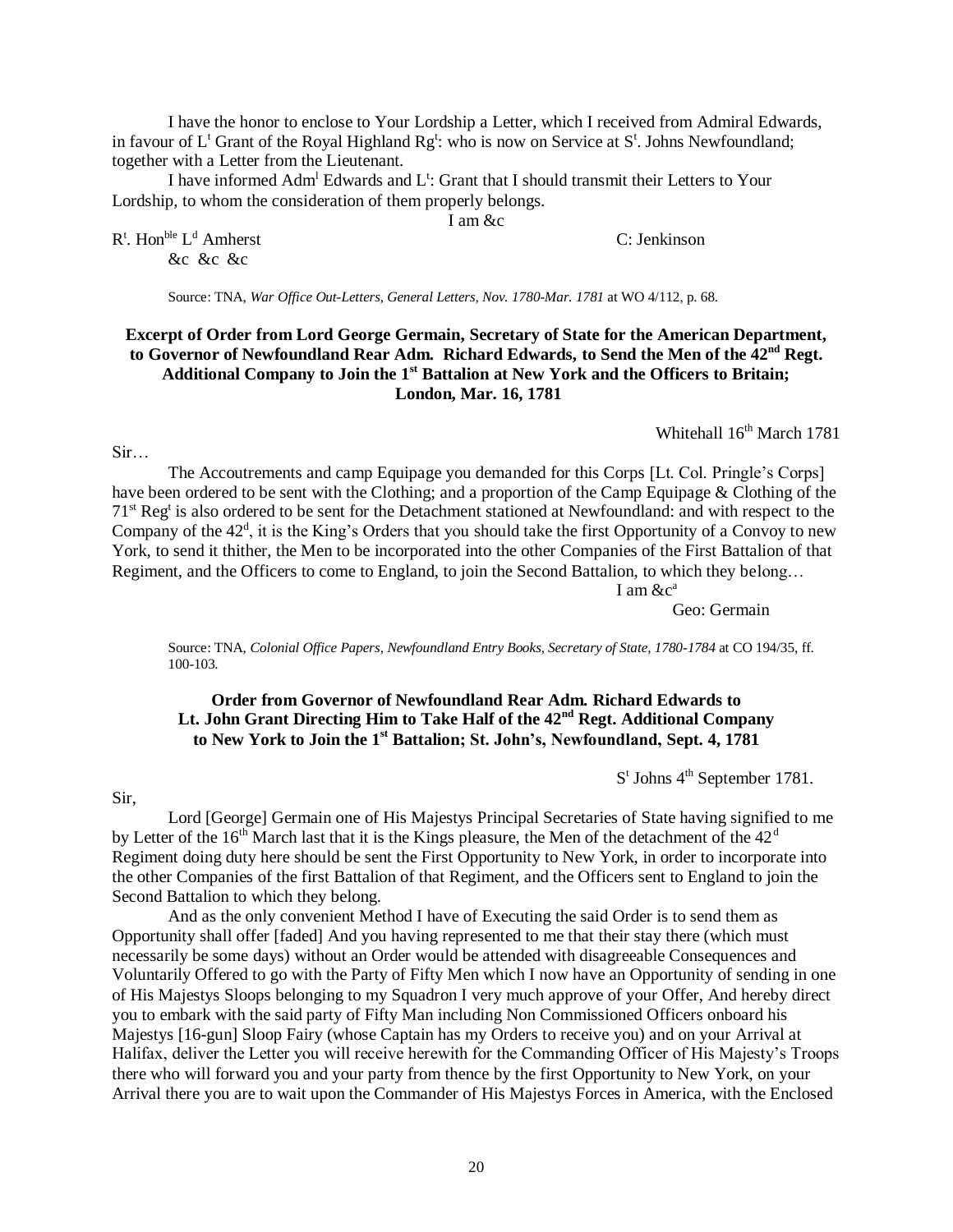letter and having procured his leave take the Earliest Opportunity of returning to England agreable to His Majestys Orders. I am

Lieut<sup>t</sup> Grant –  $42<sup>nd</sup>$  Reg<sup>t</sup>

Sir Your Humble Servant R Edwards

Source: The Rooms Provincial Archives (Newfoundland), *Letter from Richard Edwards, commander-in-chief and governor, to Lieut. Grant, 42nd Regiment, dated 4 Sept. 1781, St. John's*, GN 2.1A, v. 9, p. 53-4, Office of the Colonial Secretary fonds.

#### **Excerpts of Letter from Governor of Newfoundland Rear Adm. Richard Edwards to Lord George Germain, Secretary of State for the American Department Reporting Departure of Lt. John Grant with Half of the 42nd Regt. Additional Company, St. John's, Newfoundland, Sept. 28, 1781**

S<sup>t</sup>. Johns Nfld 28<sup>th</sup> Sept<sup>r</sup> 1781

My Lord

I have the Honor to inform your Lordship of my arrival here the  $14<sup>th</sup>$  of July with the Newfoundland Vessels…

Everything was quiet when I arrived and continues so still. The Forts for the Defence of this Harbour and the Batteries at the out Posts are in good Order. The Newfoundland regiment is completed, in good Order…

The Amazing Number of Privateers that were upon the Coast when I arrived (which your Lordship will judge of by the enclosed List of captures) obliged me to send the Portland to Sea for the protection of the Trade…

Agreeable to His Majesty's pleasure signified to me by your Lordship's Letter of the  $16<sup>th</sup>$  of March last I sent fifty of the Detachment of the  $42<sup>d</sup>$  Regiment to Halifax (in their way to New York) in one of the Sloops belonging to my Squadron, and if any other opportunity should offer before I sail for England the remainder shall be dispatched in the same manner. Lieut Grant Commandant of the Detachment, apprehending (as the men could not be sent directly to New York) that their going alone might be attended with ill consequences Voluntarily offered to go with them, which I permitted him to do, and instructed him to apply to the Commander in Chief on his arrival, for Leave to return to England by the first opportunity according to the King's Order.

Enclosed I have sent a return of His majesty's Troops doing Duty in this Island, and Have the Honor to be

with very great respect My Lord Right Honble Lord George Germain Your Lordship's Most humble Servant *R Edwards…*

[Enclosure]

|                  |                  | $42d$ Regiment |                     |                |               |              |              |  |  |  |  |  |  |  |
|------------------|------------------|----------------|---------------------|----------------|---------------|--------------|--------------|--|--|--|--|--|--|--|
|                  |                  |                |                     |                |               |              |              |  |  |  |  |  |  |  |
| Where            | Captain          | Lieutenant     | Ensign              | Serjeants      | Drummers      | Rank & File  | Total        |  |  |  |  |  |  |  |
| Stationed        |                  |                |                     |                |               |              |              |  |  |  |  |  |  |  |
| Fort             | $\cdot \cdot$    |                | $\ddotsc$           | $\overline{c}$ | $\ddotsc$     | 20           | 23           |  |  |  |  |  |  |  |
| Townshend        |                  |                |                     |                |               |              |              |  |  |  |  |  |  |  |
| <b>Batteries</b> | $\ddotsc$        | $\ddotsc$      | $\ddotsc$           | $\bullet$ .    |               | 15           | 15           |  |  |  |  |  |  |  |
| defending the    |                  |                |                     |                |               |              |              |  |  |  |  |  |  |  |
| $\ldots$ of the  |                  |                |                     |                |               |              |              |  |  |  |  |  |  |  |
| Harbour          |                  |                |                     |                |               |              |              |  |  |  |  |  |  |  |
| <b>Battery</b>   | $\bullet\bullet$ | $\ddotsc$      | $\bullet$ $\bullet$ | $\cdot \cdot$  | $\cdots$      | $\mathbf{r}$ | $\mathbf{r}$ |  |  |  |  |  |  |  |
|                  | $\cdot \cdot$    | $\ddotsc$      | $\ddotsc$           | $\cdots$       | $\cdot \cdot$ | 3            | 3            |  |  |  |  |  |  |  |
| Strength         | $\cdot$ .        |                | $\ddotsc$           | 2              | $\cdot$ .     | 45           | 48           |  |  |  |  |  |  |  |
| Garrison         |                  |                |                     |                |               |              |              |  |  |  |  |  |  |  |

# General Return of His Majesty's Troops in the Island of Newfoundland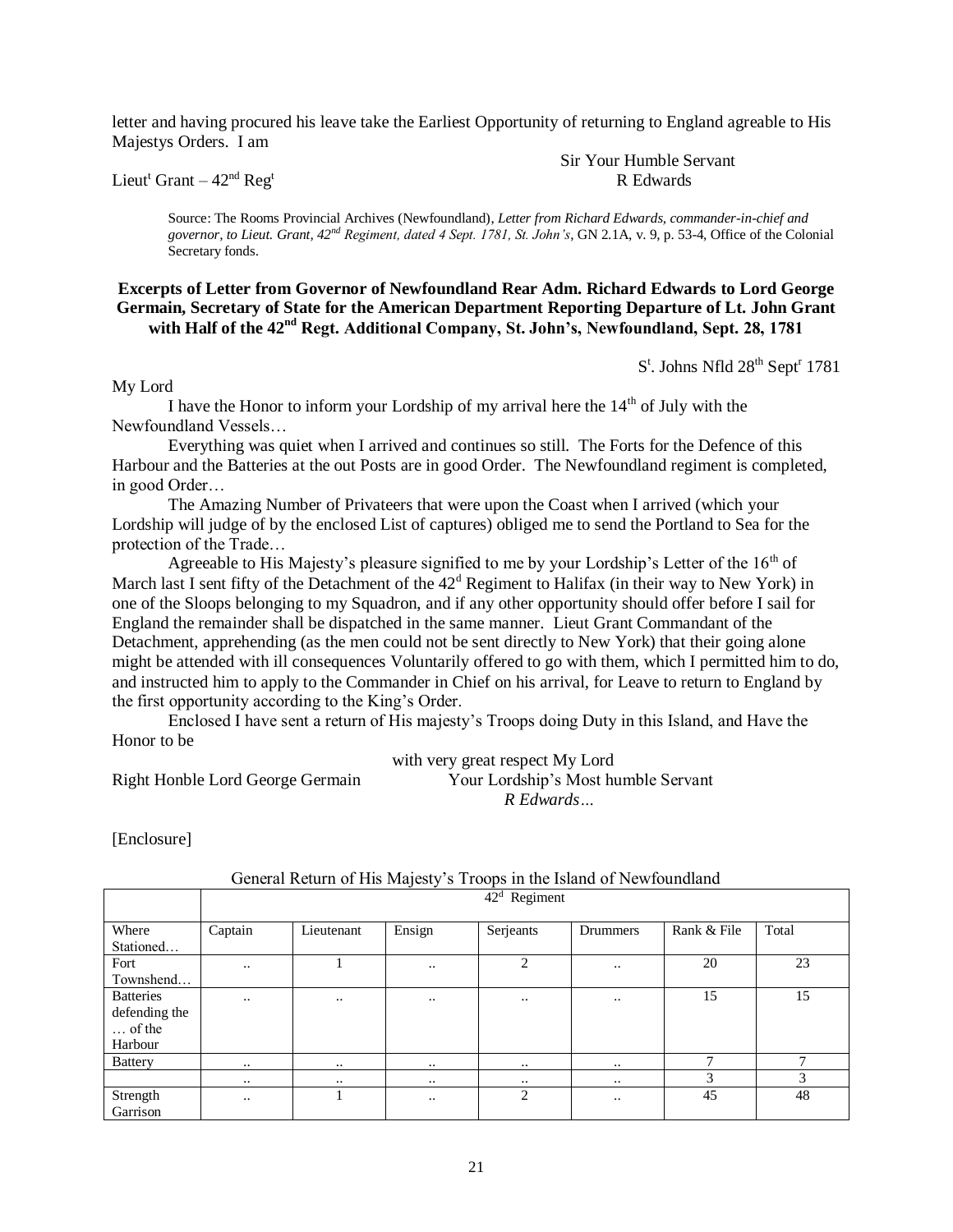#### S<sup>t</sup> Johns Newfoundland 28<sup>th</sup> September 1781 *R Edwards*

Source: TNA, *Colonial Office Papers, Newfoundland Entry Books* at CO 194/35, pp. 243-247 (ff. 123-125).

# **General Order issued for Lt. John Grant's Detachment of the 42nd Regt. Additional Company from Newfoundland to Disembark and Do Duty Under Maj. William Darby in the Absence of the 42nd Regt., New York, Oct. 31, 1781**

Head Qrs New York 31<sup>st</sup> Octo<sup>r</sup> 1781

The Detachment of the  $42<sup>d</sup>$  Regiment arrived under the Command of Lieut [John] Grant will be landed this day at Brooklyn; where they will be quartered and to do duty with the Corps under the Command of Major [William John] Darby  $[7<sup>th</sup>$  Regt.] 'till further orders.

Source and Note: "Orders, 1778-1782," *Sir Henry Clinton Papers*, Vol. 266, William L. Clements Library, Univ. of Michigan. The 42nd Regt. had sailed as part of the Yorktown relief expedition on Oct. 19 and did not return to New York until Nov. 3.

# **Account of Absent Officers, 2nd Battalion, 42nd Regt., Oct. 31, 1781**

List of the Officers of the  $2<sup>d</sup>$ . Battallion of the  $42<sup>d</sup>$ . or Royal Highland Regiment of Foot absent from Duty 31 Oct<sup>r</sup>. 1781

Cap<sup>t</sup> John MacGregor, now at Inverness.

Left Sick when the Regiment Embarked at Portsmouth on a Secret Expedition

Lieut<sup>t</sup> Alex<sup>r</sup> MacGregor, now at Stirling

Came home from the first Battallion since the  $2<sup>d</sup>$ . Embarked at Portsmouth Ensign Rob<sup>t</sup> Robertson, now at Lude Athol Perthshire

Ensign Will<sup>m</sup>. White at Mr<sup>s</sup>. Whites Inverness

Both too young to Join when the Regiment Embarked

NB. Lieutenants John Grant & Dugald Campbell who were with the Detachment at Newfoundland are expected home as soon as they have disposed of the Privates in the first Battallion at New York

Source and Note: TNA, *War Office: Baron Jeffrey Amherst, Commander in Chief: Papers, Miscellaneous Returns, 1780-1782* at WO 34/189, f. 218. Capt. MacGregor was known in the 1st Battalion as Lt. Gregor. His correct name was used when his Captain's commission was issued in the 2nd Bn.

### **Diary Entry by Capt. Frederick Mackenzie Noting the Arrival of Lt. John Grant's Detachment of the 42nd Regt. Additional Company from Newfoundland; New York, Oct. 30, 1781**

 $30<sup>th</sup>$  Oct<sup>r</sup>…The Detachment of an Officer and 50 Men of the 42<sup>ed</sup> Regiment, which arrived from Newfoundland, but last from Halifax, in the [44-gun *HMS*] Assurance, came up and landed this morning.

Source: *Diary of Frederick Mackenzie*, Vol. II, Harvard University Press, Cambridge, 1930 and reprinted in *Eyewitness Accounts of the American Revolution Series*, New York Times & Arno Press, New York, 1968, p. 681.

## **Letter from Secretary at War Thomas Townshend to Capt. John Grant, 2nd Battalion, 42nd Regt., Regarding Expenses Claimed While Commanding Detachment at Newfoundland; London, June 24, 1782**

WO 24 June 1782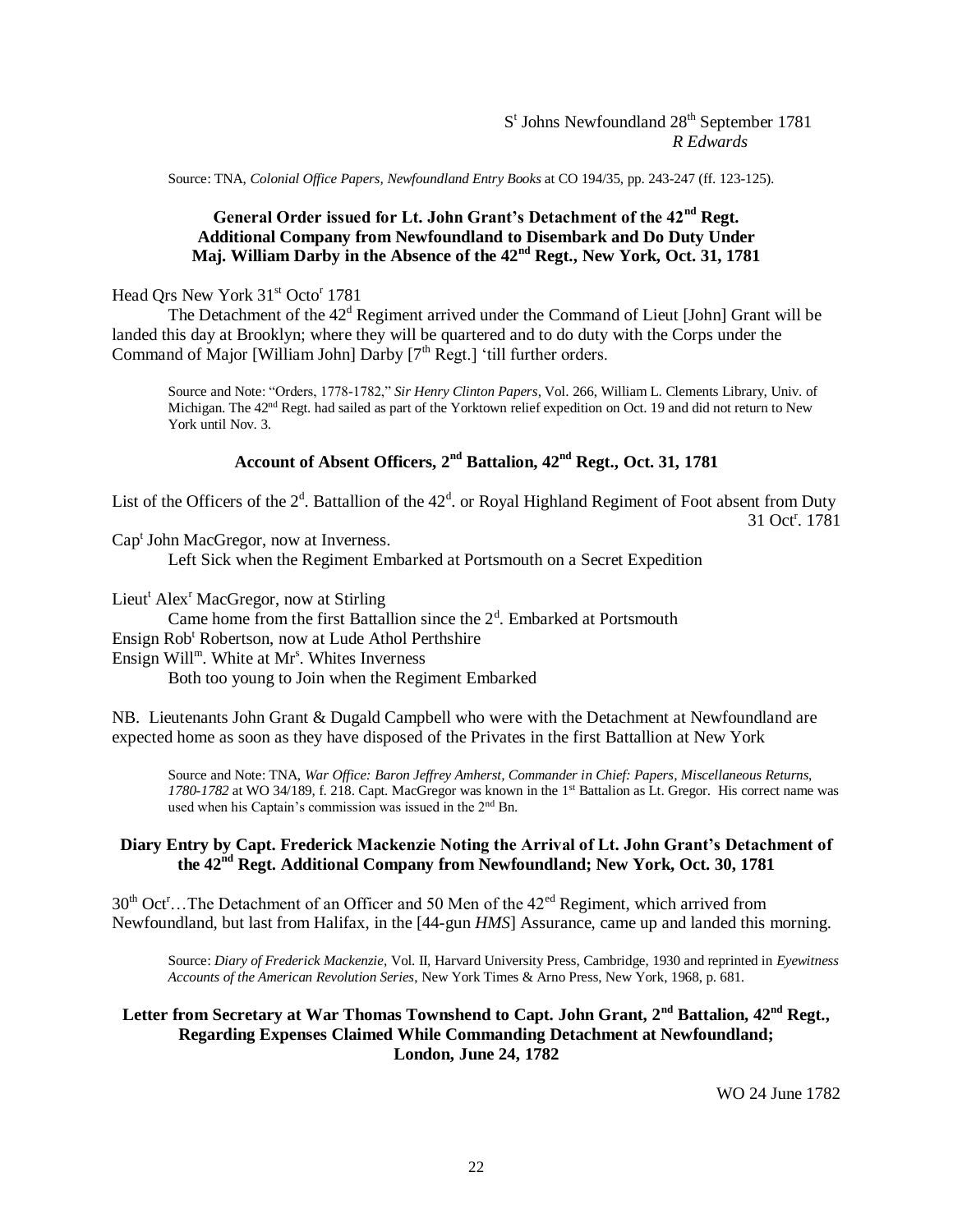Sir,

|                       | I have taken your Acc <sup>t</sup> into Consideration $\&$ have transmitted the same to M <sup>r</sup> .<br>[Alexander] Anderson Agent to the $42d$ (Or Royal Highland) Reg <sup>t</sup> of Foot with particular |
|-----------------------|------------------------------------------------------------------------------------------------------------------------------------------------------------------------------------------------------------------|
| See Folio 21.         | directions what is to be done thereupon, $\&$ I herewith enclose to you a Copy of my Letter to                                                                                                                   |
|                       | him for your information. -                                                                                                                                                                                      |
|                       | I am Sir $\&^{\circ}$                                                                                                                                                                                            |
| $\text{Capt}^n$ Grant | T. Townshend                                                                                                                                                                                                     |
|                       | $42^{\rm d}$ Foot                                                                                                                                                                                                |
| [Enclosure]           |                                                                                                                                                                                                                  |
|                       | War Office 24 <sup>th</sup> June 1782                                                                                                                                                                            |
| Sir,                  |                                                                                                                                                                                                                  |
|                       | I enclose you herewith an account of Money paid by Lieu <sup>t</sup> (now Captain) John Grant for the                                                                                                            |
|                       | Detachment of the $42d$ (or Royal Highland) Regiment under his command at Newfoundland, from $4th$                                                                                                               |
|                       | April 1778 to 24 <sup>th</sup> December 1781, amounting to four hundred & seventeen pounds, ten shillings & seven                                                                                                |
|                       | pence, half penny, & having taken the same into Consideration, an now to $acqt$ you with the determination                                                                                                       |
|                       | I have made on the several Articles                                                                                                                                                                              |
|                       |                                                                                                                                                                                                                  |

- Article 1<sup>st</sup> Repairs of Arms & money lost by Men who died or deserted in Debt, being proper charges against the allowance of Contingent Men, so much or may appear to be due on these accounts to Captain Grant, it is to be remembered to him & charged to the respective Captains.
- Article  $2<sup>d</sup>$  Extraordinary expences in drawing for Subs<sup>ce</sup> cannot be allowed, a distinct charge for the premium of Bills being made in the sixth Article; but the actual expence for Stationary may be admitted in the Contingent Bill, as may likewise the  $4<sup>th</sup> \& 5<sup>th</sup>$ Articles for Rent of a Regimental Hospital & or the Pay of a Nurse.
- Article  $3<sup>d</sup>$  Being the Customary allowance to Surgeons of Regiments, Capt<sup>n</sup> Grant had a right to making a Stoppage from the pay of the Men for it, & if he neglected to do so, he can have no reimbursement from the Public; but if the Regimental Surgeon received that Stoppage, the charge for Medicines should be defrayed by him.
- Article  $6<sup>th</sup>$  The Charge for premium is admitted upon the particular circumstances of the case  $\&$  the absolute necessity of it being certified by [Gov. and Rear] Admiral [Richard] Edwards's letter, I am therefore to signify to you the King's pleasure that you do pay to Captain Grant, the Sum of One hundred  $&$  thirty six pounds one shilling  $&$  place the same against the Non Effective account of the Reg<sup>t</sup>.

I shall transmit a Copy of this letter to Captain Grant, to inform him of the directions given to you, respecting the reimbursement of the Sundry articles of this account.

Alex<sup>r</sup> Anderson Esq<sup>r</sup>:

I am Sir &c : Tho Townshend

Account of Cash paid by  $L^t$  John Grant for the detachment of the  $42^d$  /Or Royal Highland Reg<sup>t</sup> under his Command at Newfoundland from the 4<sup>th</sup> April 1778 to the 24<sup>th</sup> Dec<sup>r</sup> 1781

| To paid repair of Arms & Money lost by Men who died                   | $\{13615-$             |
|-----------------------------------------------------------------------|------------------------|
| & deserted in debt during the above time                              |                        |
| To paid Extraord <sup>y</sup> Expences in drawing for the Subsistence | $\frac{1}{2}$ 54. 8. 5 |
| of the detachment $\&$ Stationary $\&$ d <sup>o</sup>                 |                        |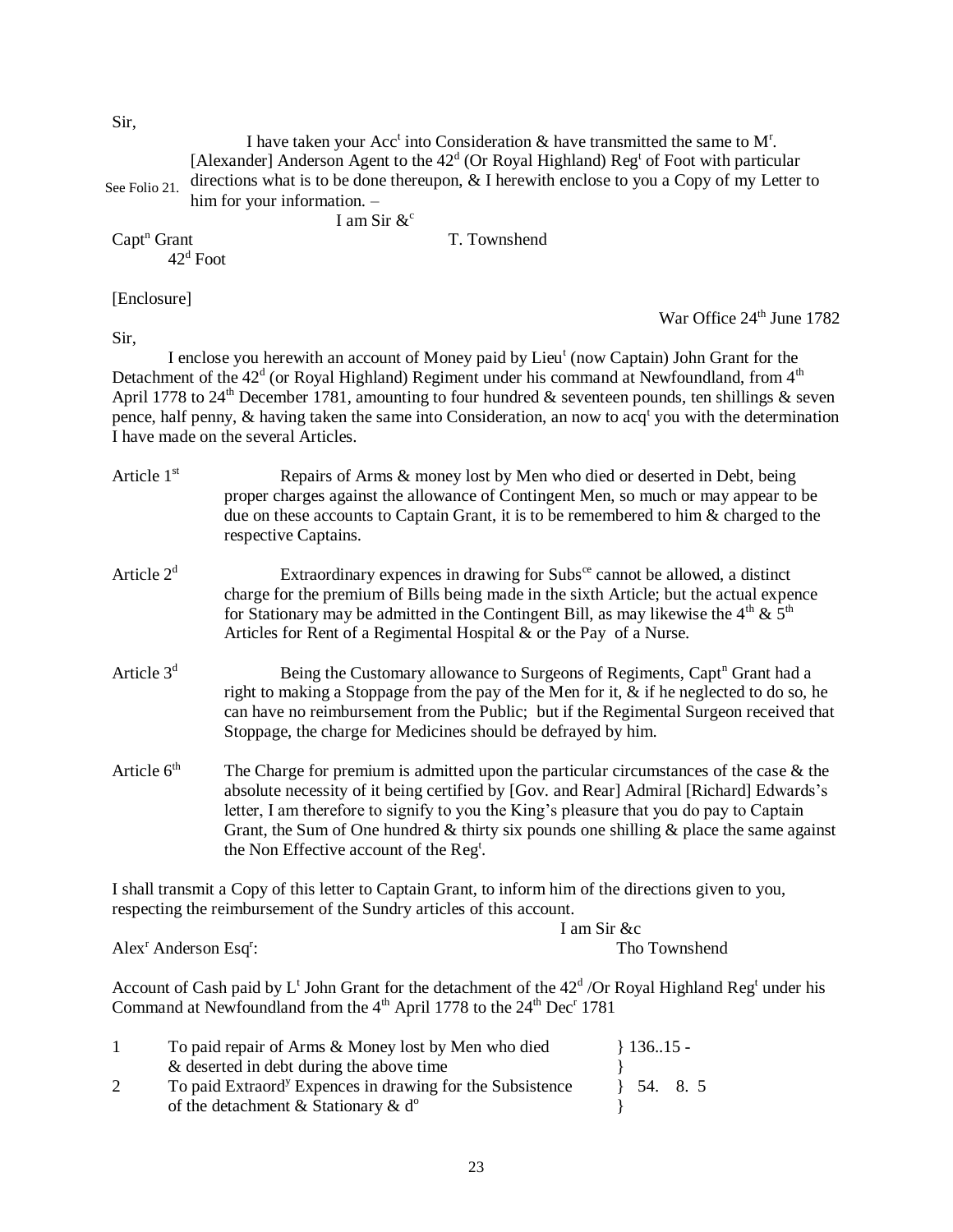| $\mathcal{R}$  | To paid the Surgeon at the rate of one half penny                                          | 47. 9. $2\frac{1}{2}$      |
|----------------|--------------------------------------------------------------------------------------------|----------------------------|
|                | per Man same time                                                                          |                            |
| $\overline{4}$ | To p <sup>d</sup> Rent for a Regimental Hospital for the Years                             |                            |
|                | 1780 & 1781 at £10 p Annum there being no place in                                         | $20. \quad 0. \quad 0$     |
|                | Newfoundland appropriate for that purpose                                                  |                            |
| .5             | To $pd$ a Nurse for taking care of the Sick in Hospital                                    | $22.17. -$                 |
|                | from 25 June 1778 to 24 Dec <sup>r</sup> 1781 at $6^d$ p Day                               |                            |
| 6              | To $p^d$ a premium of 5 <i>PC</i> <sup><math>t</math></sup> for Bills drawn to Subsist the | $136.1 -$                  |
|                | to the Amount of £2721. 15. 6 as p Account already given in                                |                            |
|                |                                                                                            | $7\frac{1}{2}$<br>£417.10. |

I hereby Certify that the above is a Just  $\&$  true Acc<sup>t</sup> of my Disbursements John Grant

London 21 Mar 1782

Source: TNA, *War Office: Secretary-at-War, Out-letters, June- Sept. 1782* at WO 4/118, pp. 21-24.

#### **Letter from Lt. Col. Robert Pringle, Newfoundland Regt., to Matthew Lewis, War Office, Regarding the Capture of the Brig** *St. George* **Carrying camp Equipment for the Highland Additional Companies at Newfoundland; 50-gun** *HMS Portland***, June 24, 1782**

Portland at Sea June 24<sup>th</sup> 1782

#### Sir

You will please Inform the Right Hon<sup>able</sup>. M<sup>r</sup> Townshend Secretary at War that this forenoon we had the misffortune to fall in with the Combined fleet, & were Obliged to make the signal to the convoy to disperse & make the Best of our way with the [illegible] Ships to escape from the Enemy- who with 22 Sail of the Line are still in pursuit of us. We had the Mortification to see the greatest part of our Convoy [illegible] to the frigates. Amongst which I am afraid is the *St George* Brig - on board of which - was the Camp Equipage for the troops at Newfland  $\&$  part of the Cloathing for my Regiment.

As it will be absolutely necessary to replace the provisions & Materials for the fishery that was of the fleet taken, I have no doubt but a second Convoy will be ordered, In that case I beg you will be pleased to remind Mr Townsh<sup>d</sup>. To give orders to replace the Tents Equipage for the Detachments of the 71&42 - Newfland Regt. Consisting of 300 men with officers &c in proportion According to our Establishment - the Drums & Halbards were on Board the *St George* - which should also be replaced - & I will take it a particular favor if Ensign Haynes of the Newfland Corps - who was unfortunately a passenger on Board the St George could be exchanged in time Join this fall by the Second Convoy –

I have the honor to be Most respectfully Sir

To Mat: Lewis Esq<sup>r</sup>

Your Most Ob<sup>t</sup> Hum<sup>e</sup> Sv<sup>t</sup> Robert Pringle L: Col:  $\text{Comd}^{\text{t}}$  New $\text{f}^{\text{d}}$  Reg $^{\text{t}}$  –

Source: TNA, *Secretary-at-War, In-letters, Commanders-in-Chief, North America* at WO 1/12, pp. 433-435 (ff.. 217- 218).

# **List of Tents and Camp Equipment for the 42nd and 71st Regiment Detachments Lost in Brig.** *St. George***, St. John's, Newfoundland, July 17, 1782**

 $17<sup>th</sup>$  July 1782

List of Tents and Camp Necessaries to be provided for a Detachment of 200 Men belonging to the  $42<sup>d</sup>$  and  $71<sup>st</sup>$  Regiments, stationed at Newfoundland to replace the like Articles Taken by the Enemy in the  $S<sup>t</sup>$ . George Brig.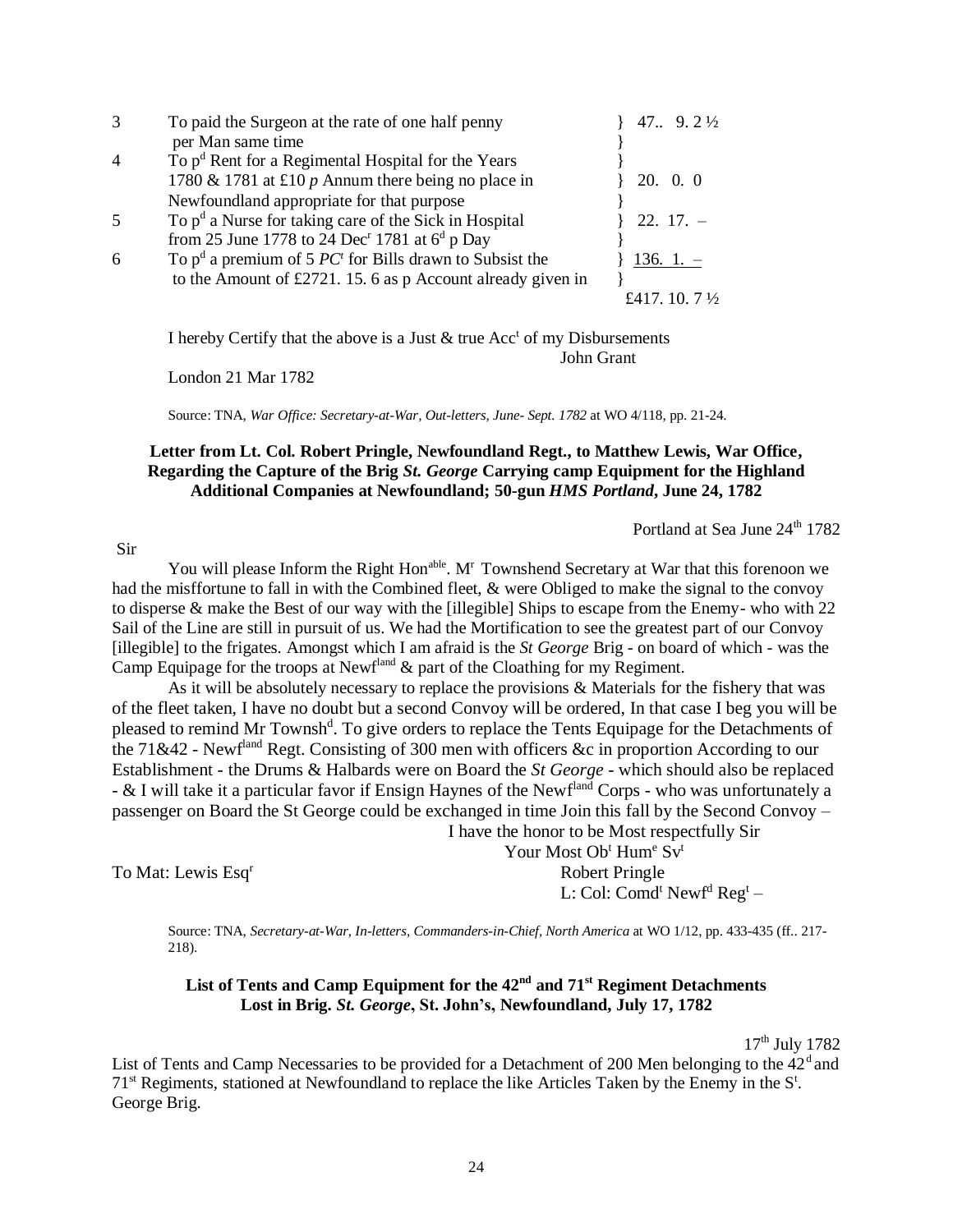| Private Tents compleat         | 48             |
|--------------------------------|----------------|
| <b>Hand Hatchets</b>           | 48             |
| Tin Kettles with Covers & Bags | 48             |
| <b>Bell Tents</b>              | $\overline{4}$ |
| Camp Colours                   | $\overline{4}$ |
| Drum Cases                     | 6              |
| Powder Bags                    | 3              |
| <b>Tin Canteens</b>            | 218            |
| Haversacks                     | 218            |
| <b>Blankets</b>                |                |
|                                |                |

Source: TNA, Secretary-at-War, In-letters, WO 1/890, f. 190.

#### **Order from Dep. Secretary at War Matthew Lewis to Army Contractor John Trotter to Replace Captured Camp Equipment for the Highland Additional Companies in Newfoundland; London, July 17, 1782**

War Office 17<sup>th</sup> July 1782

In the absence of the S[ecretary] at W[ar], I am to desire you will forthwith provide the Camp Necessaries specified in the annexed for a detachment of 200 men belonging to the  $42^d \& 71^{\text{st}}$  Reg<sup>ts</sup> of Foot stationed in Newfoundland to replace like Articles taken by the Enemy in the  $S^t$ . George Brig & care will be taken for your reimbursement.

I am &c

John Trotter Esq<sup>r</sup> M. Lewis

 48 Hand Hatchets 48 Tin Kettles with Canvas Bags 4 Bell tents 4 Camp Colours 6 Drum Cases 2 Powder Bags 218 Tin Canteens 218 Haversacks 96 Blankets

Source: TNA, *Secretary-at-War, Out-letters, General Letters June-Sept. 1782* at WO 4/118, p. 133 (f. 67).

#### **Request from Secretary at War George Yonge to Home Secretary Thomas Townshend to Give Orders to Ordnance Department to Issue Tents for the 42nd and 71st Regts. Additional Companies in Newfoundland; London, July 18, 1782**

War Office 18<sup>th</sup> July 1782

Sir,

Sir

The Tents undermentioned being wanted for a Detachment of the  $42<sup>d</sup>$ . &  $71<sup>st</sup>$  Regiments of Foot stationed in Newfound Land, to replace a like number taken by the Enemy in the  $S<sup>t</sup>$ . George Brigg; I have the Honor to acquaint you therewith, and to desire you will be pleased to receive his Majestys Commands thereupon and signify the same to the Master General of the Ordnance that the said Tents may be issued out of his Majestys Stores and the Expence thereof charged in the estimate of Ordnance for Parliament. 48 Private Tents  $\{48 \text{ Private Tests}\}$  I have the honor to be  $\&^{\text{ca}}$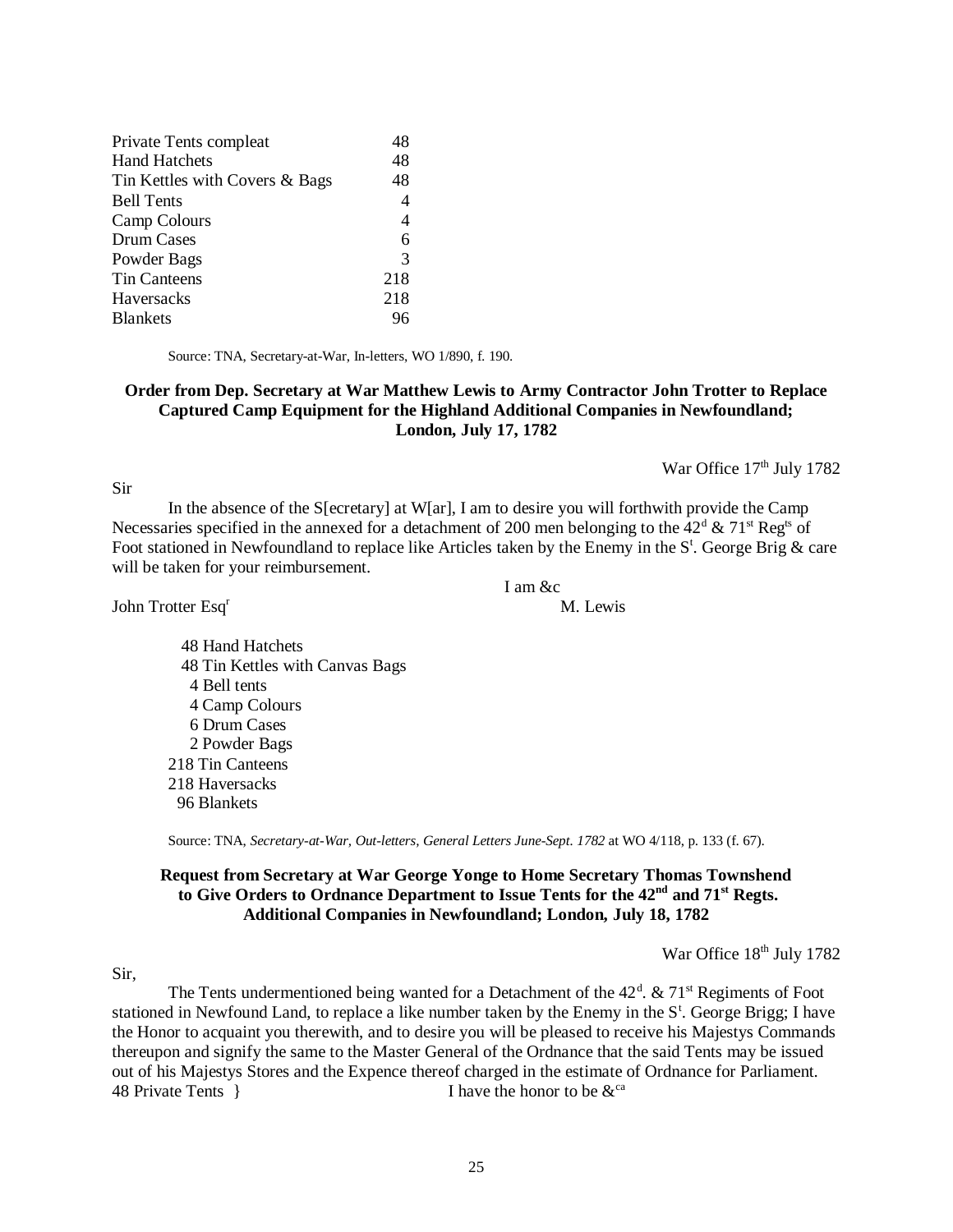Compleat } Geo: Yonge

R<sup>t</sup>. Honb<sup>le</sup>. Tho<sup>s</sup> Townshend

& & & –

Source: TNA, *Secretary-at-War, Out-letters, General Letters June-Sept. 1782* at WO4/118, p. 142.

## **Letter from Secretary at War George Yonge with Invoice of Replaced Camp Equipment for the 42nd and 71st Regiments' Additional Companies at Newfoundland; London, Oct. 3, 1782**

 $W.O. 3<sup>d</sup> Oct<sup>r</sup> 1782$ 

Sir,

I have the honor to send you the enclosed Invoice of Tents & Camp Necessaries which have been shipped on board the Chance Transport for the  $42^d \& 71^{\text{st}}$  Reg<sup>ts</sup> of Foot under Y.C. [Your Command] to replace those lately captured by the Enemy, including a Chest of Medicines for Colonel Pringle's Corps; the whole of which are consigned to you.

I have  $&c^a$ 

Officer Comm<sup>g</sup> H. M.'s Geo: Yonge Forces at Newfoundland

Invoice of Tents & Camp Necessaries shipped on board the Chance, Capt: Elson for Newfoundland consigned to the Officer Comman<sup>g</sup> H.M.'s Forces there, Viz<sup>t</sup>

|                                        | Tents | Haversacks | Mallets | Pins | <b>Bell Tents</b> | Drum Cases | Powder bags | Hatchets      | Kettle bags | Canteens | Camp Colours | <b>Bell Tent Poles</b> | Blankets                                      | Poles<br>Ridge J | <b>Stand Poles</b> |
|----------------------------------------|-------|------------|---------|------|-------------------|------------|-------------|---------------|-------------|----------|--------------|------------------------|-----------------------------------------------|------------------|--------------------|
| No. 1                                  | 28    |            |         |      |                   |            |             |               |             |          |              |                        |                                               |                  |                    |
| 2                                      | 20    | 218        |         |      |                   |            |             |               |             |          |              |                        |                                               |                  |                    |
| 3                                      |       |            | 24      | 504  |                   |            |             |               |             |          |              |                        |                                               |                  |                    |
| $\overline{4}$                         |       |            | 24      | 504  |                   |            |             |               |             |          |              |                        |                                               |                  |                    |
| 5                                      |       |            | 4       | 96   | 4                 | 6          | 3           | 48            |             |          |              |                        |                                               |                  |                    |
| 6                                      |       |            |         |      |                   |            |             |               | 24          | 109      |              |                        |                                               |                  |                    |
| 7                                      |       |            |         |      |                   |            |             |               | 24          | 109      |              |                        |                                               |                  |                    |
| 8                                      |       |            |         |      |                   |            |             |               |             |          | 4            |                        |                                               |                  |                    |
| 9                                      |       |            |         |      |                   |            |             |               |             |          |              | 4                      |                                               |                  |                    |
| 10                                     |       |            |         |      |                   |            |             |               |             |          |              |                        | 96                                            |                  |                    |
| 8 Bundles Containing                   |       |            |         |      |                   |            |             |               |             |          |              |                        |                                               | 48               | 96                 |
|                                        | 48    | 218        | 52      | 1104 | $\overline{4}$    | 6          | 3           | 48            | 48          | 218      | 4            | 4                      | 96                                            | 48               | 96                 |
| London                                 |       |            |         |      |                   |            |             |               |             |          |              |                        | A Chest of Medicines for Col. Pringle's Corps |                  |                    |
| Sept <sup>r</sup> 6 <sup>th</sup> 1782 |       |            |         |      |                   |            |             | $A d^{\circ}$ | $d^{\rm o}$ |          |              | Garrison               |                                               |                  |                    |

[Margin Note: Duplicate sent 4<sup>th</sup> Oct<sup>r</sup>.]

Source: TNA, *War Office: Out-letters, America, 1780 -1784* at WO 4/275, p. 212 (f. 108).

# **Strength Report Lists Departure of 42nd Regt. Additional Company Detachment Under Lt. Dugald Campbell, St. John's, Newfoundland, Oct. 26, 1782**

Return of His Majesty's Troops doing Duty at St. John's Newfoundland, and the Commands detached from that Garrison October  $28<sup>th</sup>$ , 1782...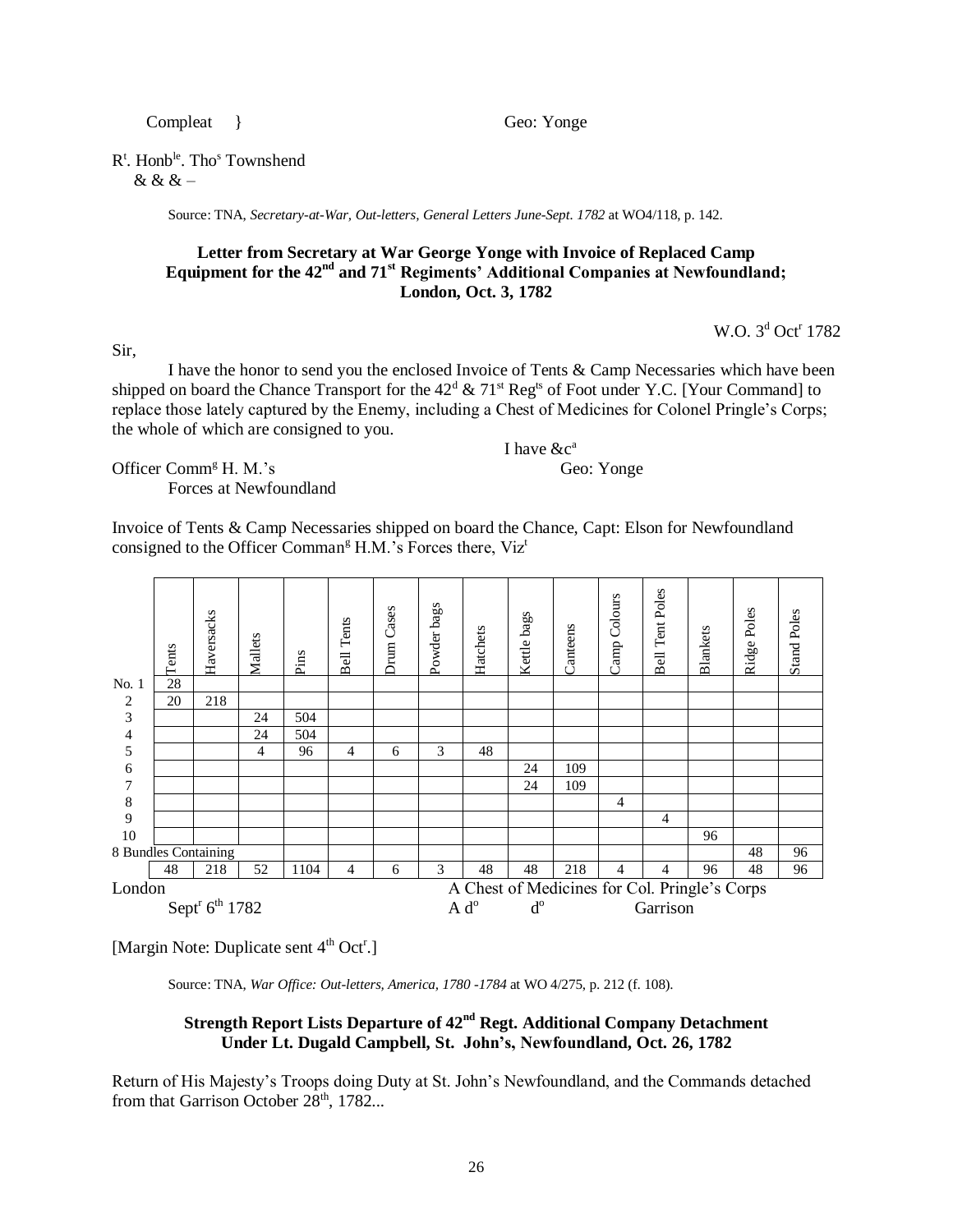71<sup>st</sup> of Foot Captain John M<sup>c</sup>Donald... Robert Pringle L<sup>t</sup>. Col. Newfoundland Foot, Commandant

N. B. Lieu<sup>t</sup>. Dougald Campbell, 2 Serj<sup>ts</sup>, 2 Corp<sup>ls</sup>, & 20 privates of the 42<sup>d</sup> Reg<sup>t</sup>. Embarked for Halifax on the 26<sup>th</sup> Instant, by order of the Governor.

To The Right Honble. Sir Geo. Yonge Bart. Secretary at War

> Source and Note: TNA, *Guy Carleton, 1st Baron Dorchester: Papers, Folios 10300-10363, June 30, 1782 – Mar. 22, 1783* at PRO 30/55/97, Item 10327. Transcribed by Todd Braisted. Gen. Paterson's report dated Nov. 13, below, lists 40 privates versus this report.



Detail of Portrait of Rear Adm. John Campbell, Gov. of Newfoundland

Picture Source: Wikimedia Commons, from *Heritage Newfoundland & Labrador*

#### **Letter from Rear Adm. John Campbell, Gov. of Newfoundland, to the Earl of Shelburne, Secretary of State for the Home Department, Describing the Sending of Lt. Dugald Campbell, 2 nd Additional Company, 42nd Regt., to New York; St. John's, Newfoundland, Approx. Nov. 10, 1782**

[50-gun *HMS*] Portland at Spithead 23<sup>d</sup> Novem<sup>r</sup> 1782

My Lord

I have the honour to inform your Lordship of my Arrival here this Morning in His Majesty's Ship Portland from Newfoundland…

In Obedience to His Majesty's Order to Governor Edwards by Lord George Germain in a Letter dated the  $16<sup>th</sup>$  of March 1781, I sent the remainder of the Detachment of the  $42<sup>d</sup>$  Regiment of Foot from Newfoundland to Halifax in the [14-gun *HMS*] Thorn Sloop of War, to be conveyed from thence to New York in order to join the first Battalion of that Regiment, and directed Lieutenant Dougal Campbell who attended them thither to make the best of his way to England and join the Second Battalion to which he belongs.

I have only further to acquaint your Lordship that nothing particular has happened within the limits of my Government since the date of my Letter by His Majesty's Ship Winchelsea and that every thing remained quiet when I left S<sup>t</sup> Johns the 31<sup>st</sup> of October.

I shall do myself the honor to wait upon your Lordship so soon as I receive permission from the Admiralty Board to come to Town and beg leave to subscribe myself

With very great respect My Lord

The Rt Honble the Earl of Shelbourne Your Lordship's Most Obedient humble Servant Jn<sup>o</sup>: Campbell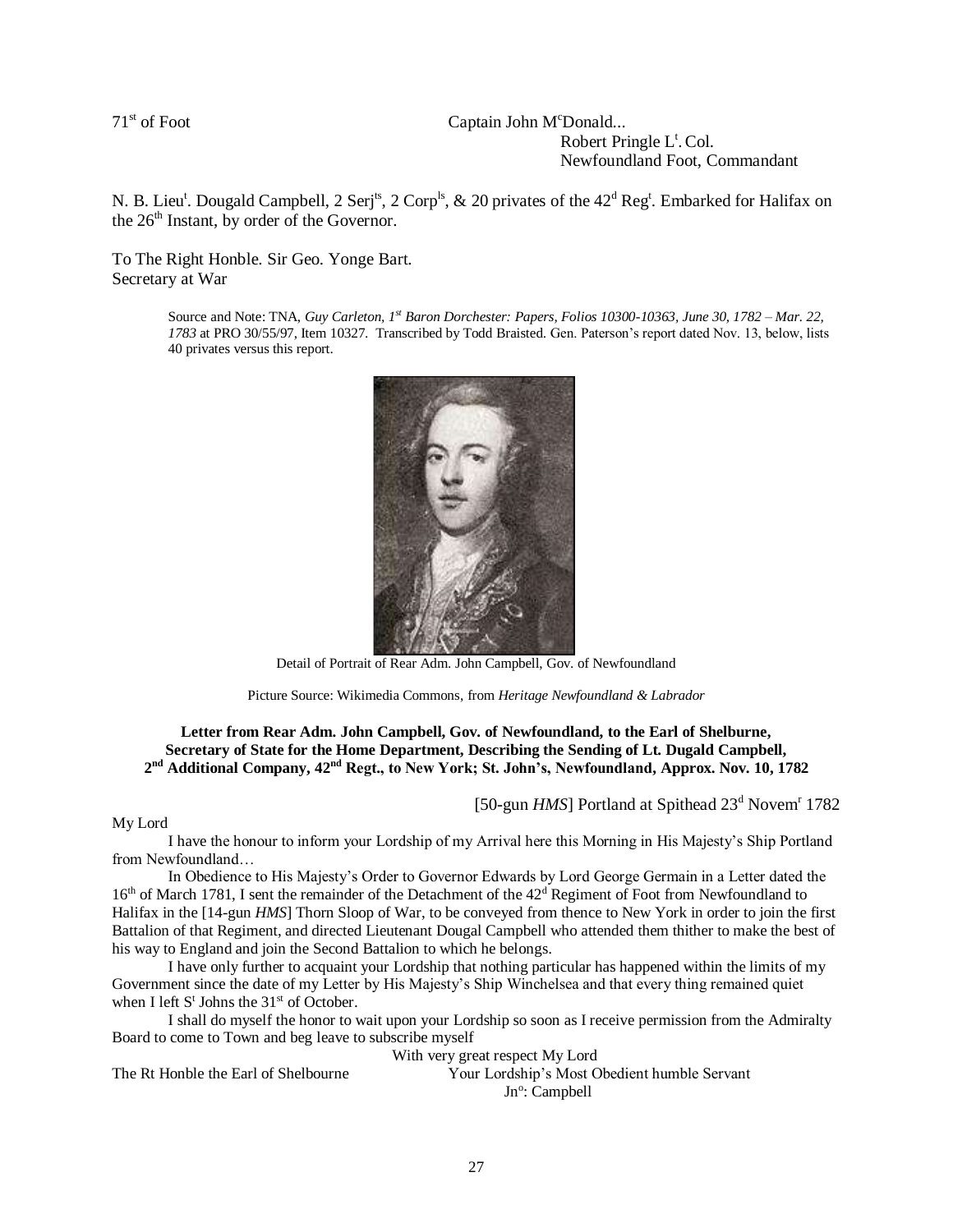Source and Notes: TNA, *Colonial Office Papers, Newfoundland Entry Books* at CO 195/35, p. 295 (f. 149). The orders forming the  $2<sup>nd</sup>$  Bn.,  $42<sup>nd</sup>$  Regt. in Scotland in 1779, directed that the existing two additional companies of the regiment, be assigned to the  $2<sup>nd</sup>$  Bn. About half of one the companies was still in Newfoundland under the command of Lt. Campbell. Although the additional company recruits with Campbell were initially to be part of the strength of the 2nd Bn., they were turned over to the 1<sup>st</sup> Bn. in America and only the officers returned to join the  $2<sup>nd</sup>$  Bn. Spithead is located on the English Channel coast.

# **Excerpt of Letter from Maj. Gen. James Paterson to Commander-in-Chief, North America, Gen. Sir Guy Carleton, Reporting Lt. Dugald Campbell's Detachment of the 42nd Regt. Additional Company had Embarked for New York; Halifax, Nova Scotia, Nov. 10, 1782**

No. 4 Halifax. – November 13, 1782

...The transport Holderness...I have ordered to proceed together with the ordnance ship Lady Amherst with this convoy to New York...A detachment of the  $42<sup>d</sup>$  of one Subaltern, one Serjeant and forty privates arrived here a few days ago from S<sup>t</sup>. John's Newfoundland in order to join their regiment. I have ordered them on board the Berwick navy store ship and the ordnance ship Lady Amherst...

Source: *Report on American Manuscripts in the Royal Institutions of Great Britain, Great Britain,* Vol. III, Historical Manuscripts Commission, 1907, Hereford, Google Books, pp. 217-218. TNA, *Guy Carleton, 1st Baron Dorchester; Papers, Nov. 8-19, 1782* at PRO 30/55/54.



Detail of *"The Right Honorable Sr George Yonge Bt / Secretary at War, Knight of the Bath,"* 1790, by Mather Brown

Picture Source: Wikimedia Commons, from Toronto Public Lib.

# **Excerpt of Letter from Secretary at War Sir George Yonge to Commander-in-Chief, North America, Gen. Sir Guy Carleton Explaining Disposition of 42nd Regt. Additional Company Recently Arrived at New York from Newfoundland; London, Dec. 3, 1782**

War Office 3<sup>d</sup> Decem<sup>r</sup>: 1782

#### Sir…

As you mention that you have not had any account of the Troops at Newfoundland I enclose for your information a Copy of the last Return from thence; to which I am to add, that the Detachment of the  $2<sup>d</sup>$  Battalion of the  $42<sup>d</sup>$  Regiment is from Christmas next to be turned over and considered as a part of the 1<sup>st</sup> Battalion.

> I have the honor to be Sir Your most obedient most humble Servant